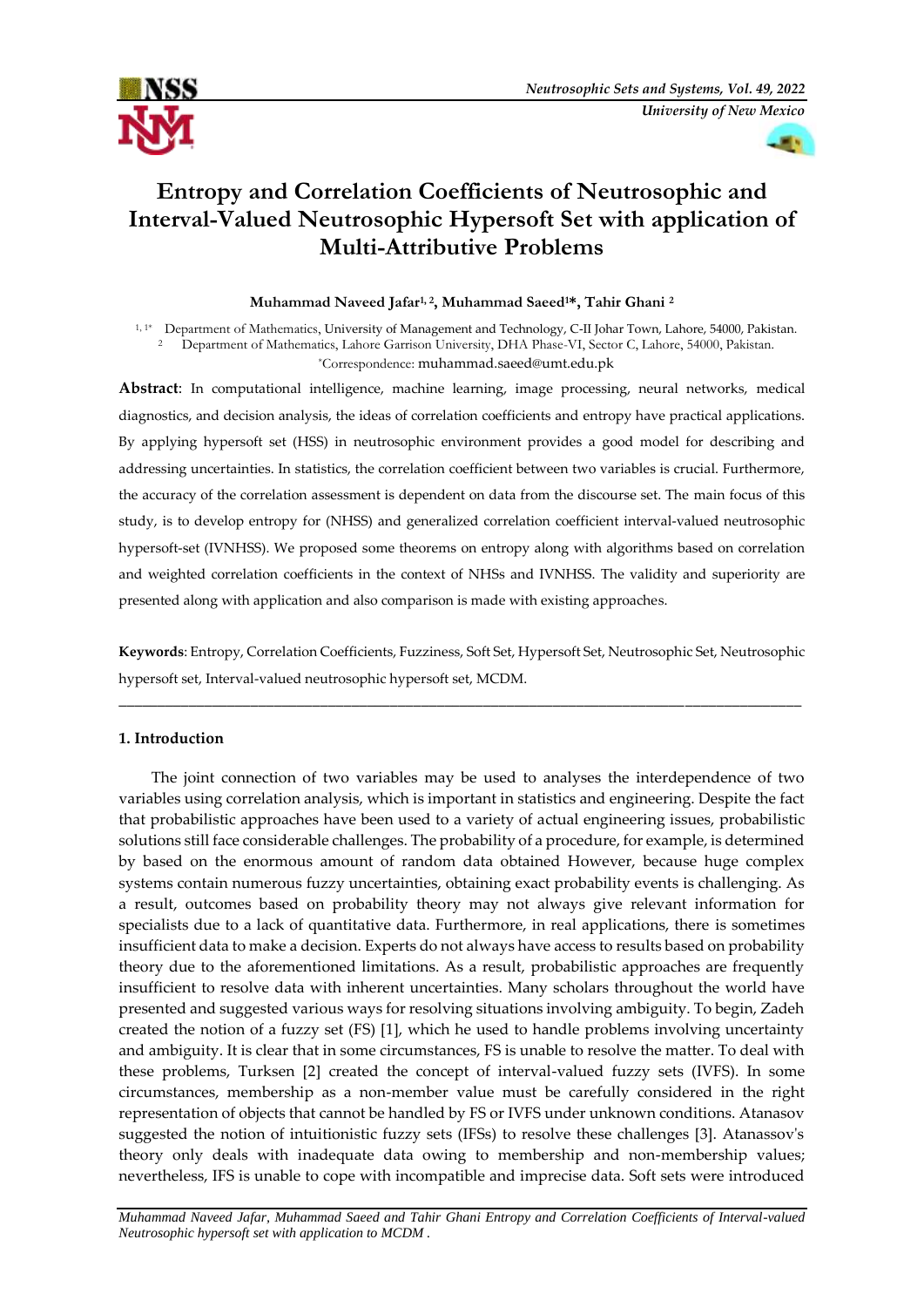by Molodtsov [4] as a broad mathematical tool for dealing with uncertain, ambiguous, and indeterminate substances (SS). Maji and colleagues [5] SS's work was expanded, and several enterprises with properties were established. They employ SS theory to make judgments in [6]. Ali and others [7] tweaked the SS Maji technique and created some additional operations utilizing its features. They proved De Morgan's rules [8] in the SS environment by utilizing different operators. Cagman and Enginoglu [9] introduced and studied the notion of soft matrices with operations, as well as their attributes. They also devised a decision-making strategy for dealing with unclear circumstances. They adjusted Molodtsov's SS's suggested operation in [10]. By merging FS and SS, Maji et al. [11] established the notion of fuzzy soft set (FSS). They also suggested the Intuitionistic Fuzzy Soft Set (IFSS) [12], which includes fundamental operations and properties. The idea of IFS was developed by Atanassov and Gargov [13], who introduced a new notion called Interval Valued Intuitionistic Fuzzy Set (IVIFS). For illness diagnosis, Jafar et al. [14] used intuitionistic fuzzy soft matrices. Yang et al. [15] presented the idea of interval-valued fuzzy soft sets with operations (IVFSS) and demonstrated several key findings by merging IVFS and SS, as well as applying the established notions to decision-making. By expanding IVIFS, Jiang et al. [16] developed the notion of intervalvalued intuitionistic fuzzy soft sets (IVIFSS). They also offered IVIFSS's need and possible operations, as well as their features. Jafar et.al [17-19] suggested a new technique using neutrosophic soft sets and used it in agriculture sciences, applied sanchez approach for medical diagnosis and proposed an algorithm for neutrosphic soft matrices. Ma and Rani [20] built an algorithm based on IVIFSS and utilized it to make decisions. The aggregation operations for bipolar neutrosophic soft sets were developed by Jafar et.al [21]. Naveed et al [22] developed similarity measures of cosine, tangent and cotangent functions in neutrosophic soft sets environments. Maji [23] proposed a neutrosophic soft set (NSS) with all of the required operations and attributes. Karaaslan [24] proposed the potential NSS, which provided the prospect of a neutrosophic soft decision-making approach to tackle situations with uncertainty based on And-product. Broumi [25] created a generic NSS with certain operations and characteristics and utilized it to make decisions. Deli and Subas [26] introduced the notion of cut sets of SVNNs to handle MCDM issues with single-valued Neutrosophic numbers (SVNNs). The term CC of SVNSs [27] was coined based on the IFS correlation, Simplified NSs were introduced along with various operational rules and aggregation operators including weighted arithmetic and weighted geometric average operators. On the basis of proposed aggregation operators, they developed an MCDM technique. A fuzzy logic controller using neutrosphic soft sets presented by jafar et.al. [28]. Hung and Wu [30] introduced the centroid approach for calculating the CC of IFSs and applied it to IVIFS. The correlation and CC of IVIFS were presented by Bustince and Burillo [31], who also established the decomposition theorems on the correlation of IVIFS. The CCs for IFSs and IVIFSs were also created by Hong [32] and Mitchell [33]. Garg and Arora created the TOPSIS methodology using derived correlation metrics and brought them to the IFSS [34]. With these properties, Huang and Guo [35] enhanced the CC on IFS, as well as establishing the IVIFS coefficient. Singh et al. [36] constructed a one- and two-parameter generalization of CC on IFS and used it to multi-attribute group decision-making situations. Naveed et.al [37] devised a decision-making technique for handling multi-criteria decision-making issues by proposing IVFSS. Experts have been known to evaluate the sub-traits of certain attributes when making decisions. In such cases, none of the aforementioned theories can offer experts with knowledge regarding sub-qualities of the specified attributes. Smarandache [38] expanded the notion of soft sets to hypersoft sets (HSS) by substituting the single-parameter function F with a multi-parameter function based on the Cartesian product of n distinct qualities. The well-established HSS is more adaptable than soft sets and better suited to decision-making situations. Crisp HSS, fuzzy HSS, intuitionistic fuzzy HSS, NHSS, and Plithogenic HSS are some of the other HSS extensions he discussed. Today, the HSS theory and its extensions are quickly progressing, and many academics have produced many operators and characteristics based on the HSS theory and its extensions [39-42]. Abdel-Basset et al. [43] employed Plithogenic set theory to cope with uncertainty and analyses the manufacturing industry's financial

*Muhammad Naveed Jafar et al Entropy and Correlation Coefficients of Interval-valued Neutrosophic hypersoft set with application to MCDM.*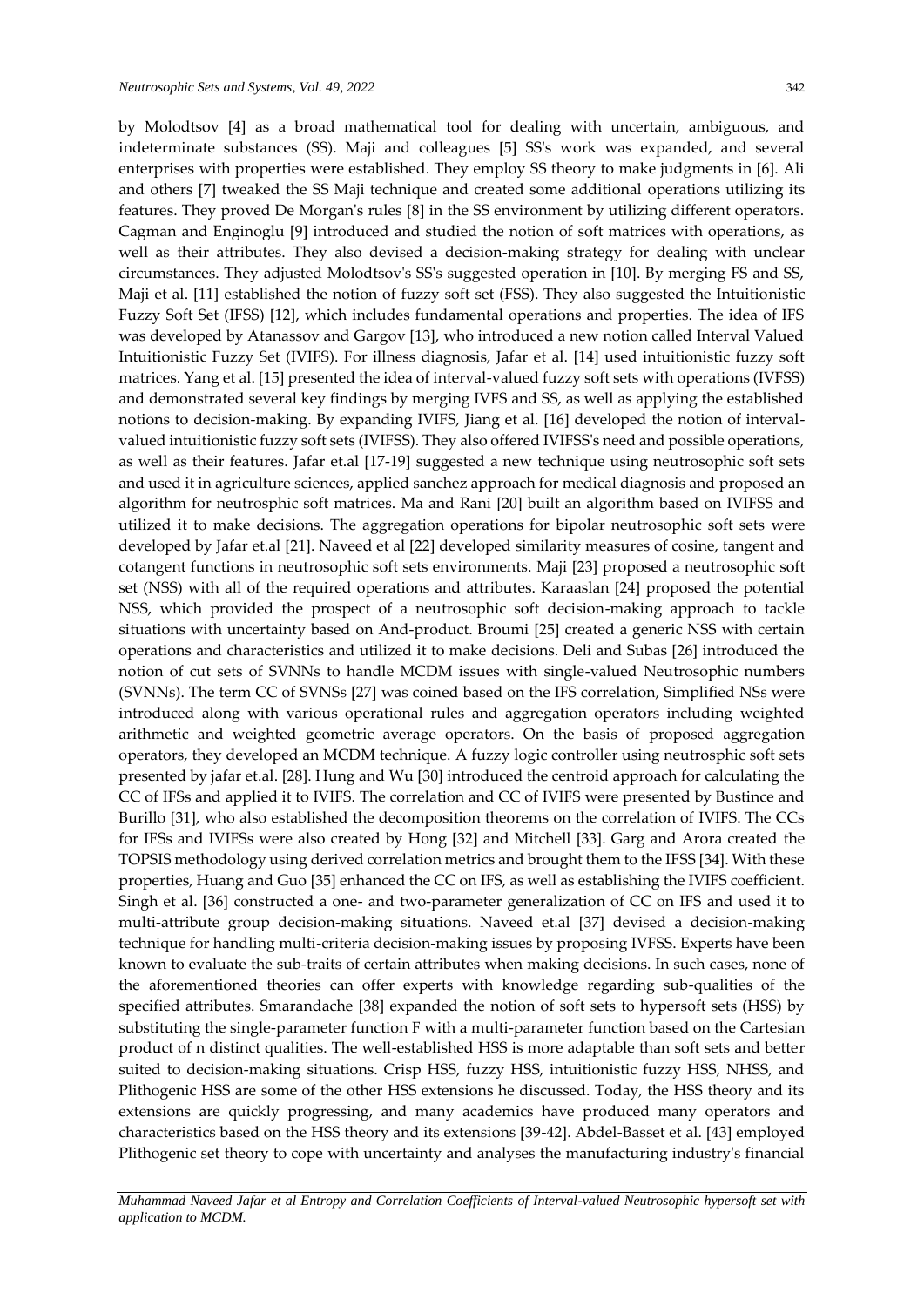performance. To attain this purpose, they employed the VIKOR and TOPSIS techniques to calculate the weight of the financial ratio, followed by the AHP approach. Abdel-Basset et al. [44] proposed a successful combination of Plithogenic aggregate operations and quality feature selection. This combination has the benefit of increasing accuracy, which summarizes the decision-makers. Jafar et al. [45] intuitionistic fuzzy hypersoft matrices and proposed an algorithm for solving MADM problems. To overcome the MADM problem, they also devised a decision-making technique based on created TOPSIS. The type 2 neutrosophic numbers were proposed by Basset et al. [46], along with several operational rules. They also created aggregation operators for type 2 neutrosophic numbers and a decision-making methodology to tackle the MADM issue based on the created operators. Basset et al. [47] developed the AHP and VIKOR techniques for calculating neutrosophic numbers and used them to pick suppliers. Basset et al. [48] proposed a robust ranking methodology for managing green supply chains in a neutrosophic setting. Basset et al. [49] developed a neutrosophic multi-criteria decision-making methodology to assist patients and physicians in determining if a patient has heart failure.

**"**The NHSS in Smarandache is incapable of resolving these issues. The object of any sub-truthiness, attribute's indeterminacy, and falsity is supplied in interval form. We know that values change in general; for example, when medical specialists provide a report for a patient, we can see that the HP level of blood ranges between 0 and 17.5; these values are not handled by NHSS. The concept of HSS was extended by Saqlain et. al. [50] he proposed the concept of NHSS with aggregate operators with application to MCDM problems. Then after this concept of NHSS was extended to single and multivalued neutrosophic hypersoft set with similarity measures and distances [51]. The concept of Interval-valued neutrosophic hypersoft set, m-polar and m-polar neutrosophic hypersoft set was proposed by [52]. The MCDM techniques are also proposed to deal with many daily life issues based on hypersoft set environment theory [53-60]. Jafar et al [61] proposed Trigonometric Similarity measures in NHSs and applied it in Renewable energy source selection. Jafar et.al [62] proposed distance and similarity measures using Max-Min operators and applied it solid waste management system. Many other MCDM techniques used in computer applications by Muslim et al [63] implemented TWOFISH algorithm for data security using activex encryption. Prasetiyo et al [64-65] evaluated about the credit card detection using SMOTE oversampling technique.

To handle the above-discussed environment we need to develop IVNHSS based correlation coefficients and Entropy. The developed IVNHSS Correlations deals with uncertain problems comparative to fuzzy and intuitionistic hypersoft set studies.

The paper is organized as follows: In Section 2, we review some basic definitions used in the following sequels, such as SS, NSS, NHSS, and IVNHSS, etc. In Section 3, Entropy for IVNHSS is proposed along with an algorithm to solve decision-making problem. In Section 4, established the notions of generalized CC and WCC under IVNHSS and discussed their desirable properties with algorithm to solve MCDM. Result Discussion and Comparison are added in section 5. Finally, the current research is concluded with future directions.

## **2. Preliminaries**

*application to MCDM.*

In this chapter, some important definitions are listed which will be helpful to understand the thesis and the calculations made.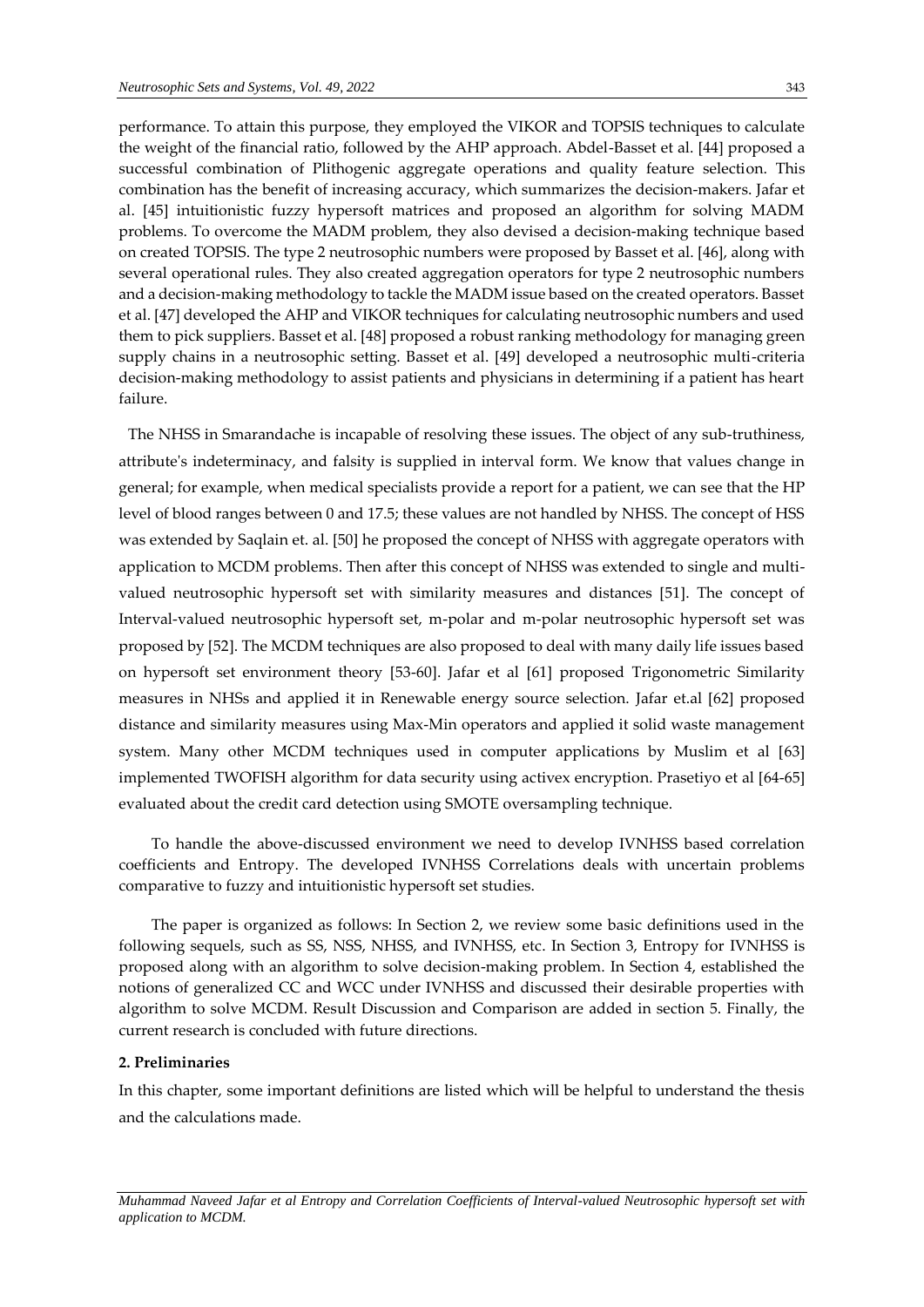#### **Definition 2.1: Soft Set [4]**

Let U be the universal set and  $\mathcal E$  be the set of attributes concerning U. Let  $\mathcal P(U)$  be the power set of  $\mathcal{U}$  andA  $\subseteq$  *E*. A pair (*F*, A) is called a **soft set** over  $\mathcal{U}$  and its mapping is given as;

 $F: A \rightarrow \mathcal{P}(U)$ 

It is also defined as:

$$
(\mathcal{F}, A) = \{ \mathcal{F}(e) \in \mathcal{P}(\mathcal{U}) : e \in \mathcal{E}, \mathcal{F}(e) = \emptyset \text{ if } e \notin A \}
$$

#### **Definition 2.2 Hypersoft Set [38]**

Let U be a universe of discourse and  $\mathcal{P}(U)$  be a power set of U and  $k = \{k_1, k_2, k_3, ..., k_n\}$ , (n  $\geq 1$ ) be a set of attributes and set  $K_i$  a set of corresponding sub-attributes of  $k_i$  respectively with  $K_i \cap K_j =$  $\varphi$  for  $n \ge 1$  for each *i*,  $j \in \{1,2,3 \ldots n\}$  and  $i \ne j$ . Assume  $K_1 \times K_2 \times K_3 \times \ldots \times K_n = \tilde{\mathcal{A}}$  ${a_{1h} \times a_{2k} \times \cdots \times a_{nl}}$  be a collection of multi-attributes, where  $1 \le h \le \alpha, 1 \le k \le \beta$ , and  $1 \le l \le \beta$  $\gamma$ , and  $\alpha$ ,  $\beta$ , and  $\gamma \in \mathbb{N}$ . Then the pair  $(\mathcal{F}, K_1 \times K_2 \times K_3 \times \ldots \times K_n = \ddot{A})$  is said to be hypersoft set over  $u$  and its mapping is defined as;

$$
\mathcal{F}: K_1 \times K_2 \times K_3 \times \ldots \times K_n = \ddot{A} \to \mathcal{P}(\mathcal{U}).
$$

It is also defined as

$$
(\mathcal{F},\ \ddot{\mathsf{A}})=\{\breve{a},\mathcal{F}_{\ddot{\mathcal{A}}}(\breve{a})\colon \breve{a}\in\breve{\mathsf{A}},\ \mathcal{F}_{\ddot{\mathcal{A}}}(\breve{a})\ \in\ \mathcal{P}(\mathcal{U})\}
$$

### **Definition 2.3: Neutrosophic Soft Set [23]**

Let  $\xi$  be the universal set and  $\xi$  be the set of attributes with respect to  $\xi$ . Let P( $\xi$ ) be the set of Neutrosophic values of  $\xi$  and  $A \subseteq \xi$ . A pair (F, A) is called a Neutrosophic soft set over  $\xi$  and its mapping is given as

#### $F: A \rightarrow P(\xi)$

## **Definition 2.4: Neutrosophic Hypersoft Set (NHSS) [38]**

Let U be a universe of discourse and  $\mathcal{P}(U)$  be a power set of U and  $k = \{k_1, k_2, k_3, ..., k_n\}$ , (n  $\geq 1$ ) be a set of attributes and set  $K_i$  a set of corresponding sub-attributes of  $k_i$  respectively with  $K_i \cap K_j =$  $\varphi$  for  $n \ge 1$  for each *i*,  $j \in \{1,2,3 \ldots n\}$  and  $i \ne j$ . Assume  $K_1 \times K_2 \times K_3 \times \ldots \times K_n = \ddot{A}$  ${a_{1h} \times a_{2k} \times \cdots \times a_{nl}}$  be a collection of sub-attributes, where  $1 \le h \le \alpha, 1 \le k \le \beta$ , and  $1 \le l \le \beta$  $\gamma$ , and α, β, and  $\gamma \in \mathbb{N}$  and  $NS^{\mathcal{U}}$  be a collection of all neutrosophic subsets over  $\mathcal{U}$ . Then the pair  $(\mathcal{F}, K_1 \times K_2 \times K_3 \times ... \times K_n = \ddot{A})$  is said to be Neutrosophic Hypersoft Set over  $\mathcal{U}$  and its mapping is defined as

$$
\mathcal{F}: K_1 \times K_2 \times K_3 \times \ldots \times K_n = \ddot{A} \to NS^{\mathcal{U}}.
$$

It is also defined as;

 $(\mathcal{F}, \ddot{\mathsf{A}}) = \{(\check{\alpha}, \mathcal{F}_{\ddot{\mathsf{A}}}(\check{\alpha})): \check{\alpha} \in \ddot{\mathsf{A}}, \ \mathcal{F}_{\ddot{\mathsf{A}}}(\check{\alpha}) \in NS^{\mathcal{U}}\},\ \text{where}\ \mathcal{F}_{\ddot{\mathsf{A}}}(\check{\alpha}) = \{(\delta, \sigma_{\mathcal{F}(\check{\alpha})}(\delta), \tau_{\mathcal{F}(\check{\alpha})}(\delta)), \gamma_{\mathcal{F}(\check{\alpha})}(\delta)\}: \delta \in \mathcal{U}\},\$ where  $\sigma_{\bar{r}(\tilde{a})}(\delta)$ ,  $\tau_{\bar{r}(\tilde{a})}(\delta)$ , and  $\gamma_{\bar{r}(\tilde{a})}(\delta)$  represent the truth, indeterminacy, and falsity grades of the attributes such as  $\sigma_{\vec{r}(\vec{a})}(\delta)$ ,  $\tau_{\vec{r}(\vec{a})}(\delta)$ ,  $\gamma_{\vec{r}(\vec{a})}(\delta) \in [0,1]$ , and

 $0 \leq \sigma_{\mathcal{F}(\check{\alpha})}(\delta) + \tau_{\mathcal{F}(\check{\alpha})}(\delta) + \gamma_{\mathcal{F}(\check{\alpha})}(\delta) \leq 3.$ 

### **Definition 2.7: Interval-valued Neutrosophic Hypersoft Number (IVNHSN) [42]**

Let U be a universe of discourse and  $\mathcal{P}(U)$  be a power set of U and  $k = \{k_1, k_2, k_3, ..., k_n\}$ , (n  $\geq 1$ ) be a set of attributes and set  $K_i$  a set of corresponding sub-attributes of  $k_i$  respectively with  $K_i \cap K_j =$  $\varphi$  for  $n \ge 1$  for each *i*,  $j \in \{1,2,3 \ldots n\}$  and  $i \ne j$ . Assume  $K_1 \times K_2 \times K_3 \times \ldots \times K_n = \ddot{A}$  ${a_{1h} \times a_{2k} \times \cdots \times a_{nl}}$  be a collection of sub-attributes, where  $1 \le h \le \alpha, 1 \le k \le \beta$ , and  $1 \le l \le \alpha$  $\gamma$ , and α, β, and  $\gamma \in \mathbb{N}$  and IVNS<sup>U</sup> be a collection of all interval-valued neutrosophic subsets over U. Then the pair (*F*,  $K_1 \times K_2 \times K_3 \times \ldots \times K_n = \ddot{A}$ ) is said to be IVNHSS over U and its mapping is defined as,

 $\mathcal{F}: K_1 \times K_2 \times K_3 \times \ldots \times K_n = \ddot{A} \rightarrow IVNS^U.$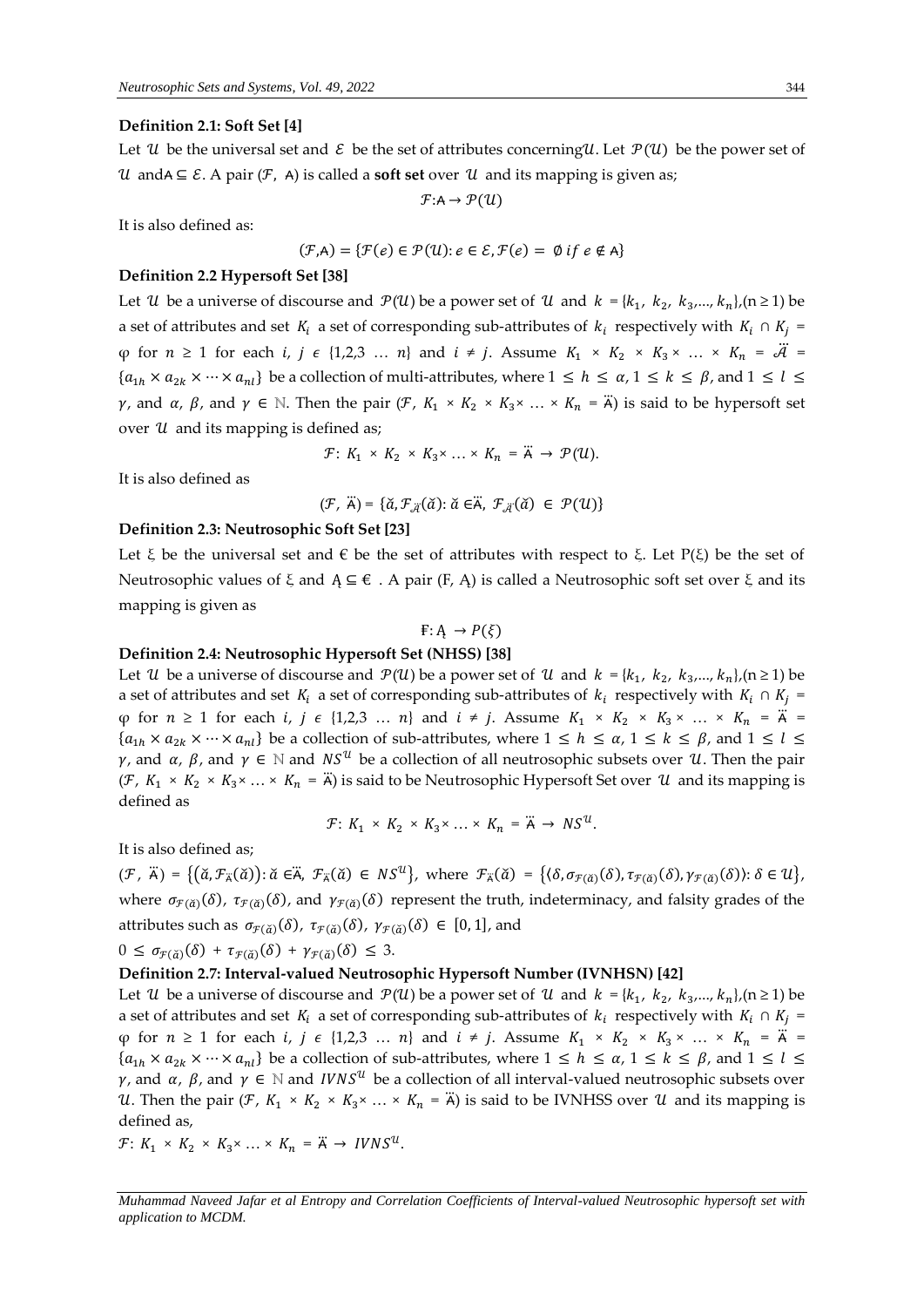It is also defined as;

 $(\mathcal{F}, \ddot{\mathsf{A}}) = \{(\check{a}_k, \mathcal{F}_{\ddot{\mathsf{A}}}(\check{a}_k)) : \check{a}_k \in \ddot{\mathsf{A}}, \ \mathcal{F}_{\ddot{\mathsf{A}}}(\check{a}_k) \in NS^{\mathcal{U}}\},\$ where  $\mathcal{F}_{\vec{\mu}}(\check{a}) = \{(\delta, \sigma_{\mathcal{F}(\check{a}_k)}(\delta), \tau_{\mathcal{F}(\check{a}_k)}(\delta)), \gamma_{\mathcal{F}(\check{a}_k)}(\delta)) : \delta \in \mathcal{U}\}\$ , where  $\sigma_{\mathcal{F}(\check{a}_k)}(\delta), \tau_{\mathcal{F}(\check{a}_k)}(\delta)$ , and  $\gamma_{\mathcal{F}(\check{a}_k)}(\delta)$ represent the interval truth, indeterminacy, and falsity grades of the attributes such as  $\sigma_{\mathcal{F}(\check{\alpha}_k)}(\delta) = \left[\sigma_{\mathcal{F}(\check{\alpha}_k)}^{\ell}(\delta), \sigma_{\mathcal{F}(\check{\alpha}_k)}^{\mathcal{U}}(\delta)\right], \tau_{\mathcal{F}(\check{\alpha}_k)}(\delta) = \left[\tau_{\mathcal{F}(\check{\alpha}_k)}^{\ell}(\delta), \tau_{\mathcal{F}(\check{\alpha}_k)}^{\mathcal{U}}(\delta)\right],$  $\gamma_{\mathcal{F}(\check{\alpha}_k)}(\delta) = \left[ \gamma_{\mathcal{F}(\check{\alpha}_k)}^{\ell}(\delta), \gamma_{\mathcal{F}(\check{\alpha}_k)}^{\ell}(\delta) \right]$ , where  $\sigma_{\mathcal{F}(\check{\alpha}_k)}^{\ell}(\delta), \sigma_{\mathcal{F}(\check{\alpha}_k)}^{\ell}(\delta)$ ,  $\tau_{\mathcal{F}(\check{\alpha}_k)}^{\ell}(\delta), \gamma_{\mathcal{F}(\check{\alpha}_k)}^{\ell}(\delta)$ ,  $\gamma_{\mathcal{F}(\check{\alpha}_k)}^{\ell}(\delta)$ ,  $\gamma_{\mathcal{F}(\check$  $\subseteq [0,1],$  and  $0 \leq \sigma_{\mathcal{F}(\breve{\alpha}_k)}^{\mathcal{U}}(\delta) + \tau_{\mathcal{F}(\breve{\alpha}_k)}^{\mathcal{U}}(\delta) + \gamma_{\mathcal{F}(\breve{\alpha}_k)}^{\mathcal{U}}(\delta) \leq 3.$ Simply an interval-valued neutrosophic hypersoft number (IVNHSN) can be expressed as  $\mathcal{F} = \big\{ \big[ \sigma_{\mathcal{F}(\check{\alpha}_k)}^{\ell}(\delta), \sigma_{\mathcal{F}(\check{\alpha}_k)}^{\ell}(\delta) \big], \big[ \tau_{\mathcal{F}(\check{\alpha}_k)}^{\ell}(\delta), \tau_{\mathcal{F}(\check{\alpha}_k)}^{\ell}(\delta) \big], \big[ \gamma_{\mathcal{F}(\check{\alpha}_k)}^{\ell}(\delta), \gamma_{\mathcal{F}(\check{\alpha}_k)}^{\ell}(\delta) \big] \big\},$ Where  $0 \leq \sigma_{\mathcal{F}(\check{\alpha}_k)}^{\mathcal{U}}(\delta) + \tau_{\mathcal{F}(\check{\alpha}_k)}^{\mathcal{U}}(\delta) + \gamma_{\mathcal{F}(\check{\alpha}_k)}^{\mathcal{U}}(\delta) \leq 3.$ 

#### 3. Entropy of NHSS and IVNHSS

In this section, we propose the entropy of neutrosophic hypersoft set (NHSS) and intervalvalued neutrosophic hypersoft set (IVNHSS).

- Entropy for NHSS and theorems.
- Entropy for IVNHSS and theorems.

In decision making measure of fuzziness is an important factor. The measurement of fuzziness in neutrosophic environment plays a vital role, since neutrosophic numbers and its decision-making approaches are used in many daily life issues like HR personnel selection, equipment selection, shortest path selection, engineering and medical etc. The validity and superiority can be measure by considering the value of fuzziness, when this value of fuzziness is less, then it can be considered as the best modelling and more accurate.

## **Definition 3.1: Entropy for NHSS**

Let  $H$  and  $E$  be defined as;

 $\mathcal{H}: \mathcal{H}^1 \times \mathcal{H}^2 \times \mathcal{H}^3 \times ... \times \mathcal{H}^n$  →  $P(U)$  be neutrosophic hypersoft set,  $\mathbb{E}: \mathcal{H} \rightarrow [0,1]$  such that  $\omega \in \mathcal{H}$  and  $\omega := ([p: p \in [0,1], [q: q \in [0,1]], [r: r \in [0,1]])$ . Then  $\mathbb{E}(\omega)$  is said to be an entropy of neutrosophic hypersoft set if,  $E$  satisfies the following axioms.

- (1)  $\mathbb{E}(\omega) = 0 \Leftrightarrow (\mathcal{p} = \mathcal{q} = r = 0)$
- (2)  $\mathbb{E}(\omega) = 3 \Leftrightarrow (\mathcal{p} = \mathcal{q} = \mathcal{r} = 1)$
- (3)  $\mathbb{E}(\omega) = \mathbb{E}(\omega^c) \iff (\mathcal{p} = \mathcal{q} = r = 0.5)$
- (4) Let  $\omega, \mu \in \mathcal{H}$  then  $\mathbb{E}(\omega) \leq \mathbb{E}(\mu)$  if  $\omega \leq_{\mathcal{H}} \mu$ .

Where  $\mathbb{E}(\omega)$  is defined as;

$$
\mathbb{E}(\omega) = \begin{cases} 3 - (P^c + q^c + r^c) & \text{when} & p, q, r \in [0, 1] \\ 0 & \text{otherwise} \end{cases}
$$
(1)

**Theorem 3.2**  $\mathbb{E}(\omega)$  introduced as (1) is entropy for  $\omega$ .

*Proof:* It is easy to see that,

(1) 
$$
\mathbb{E}(\omega) = 0 \Leftrightarrow 3 - (P^c + q^c + r^c)
$$
  
= 3 - (0<sup>c</sup> + 0<sup>c</sup> + 0<sup>c</sup>)

*Muhammad Naveed Jafar et al Entropy and Correlation Coefficients of Interval-valued Neutrosophic hypersoft set with application to MCDM.*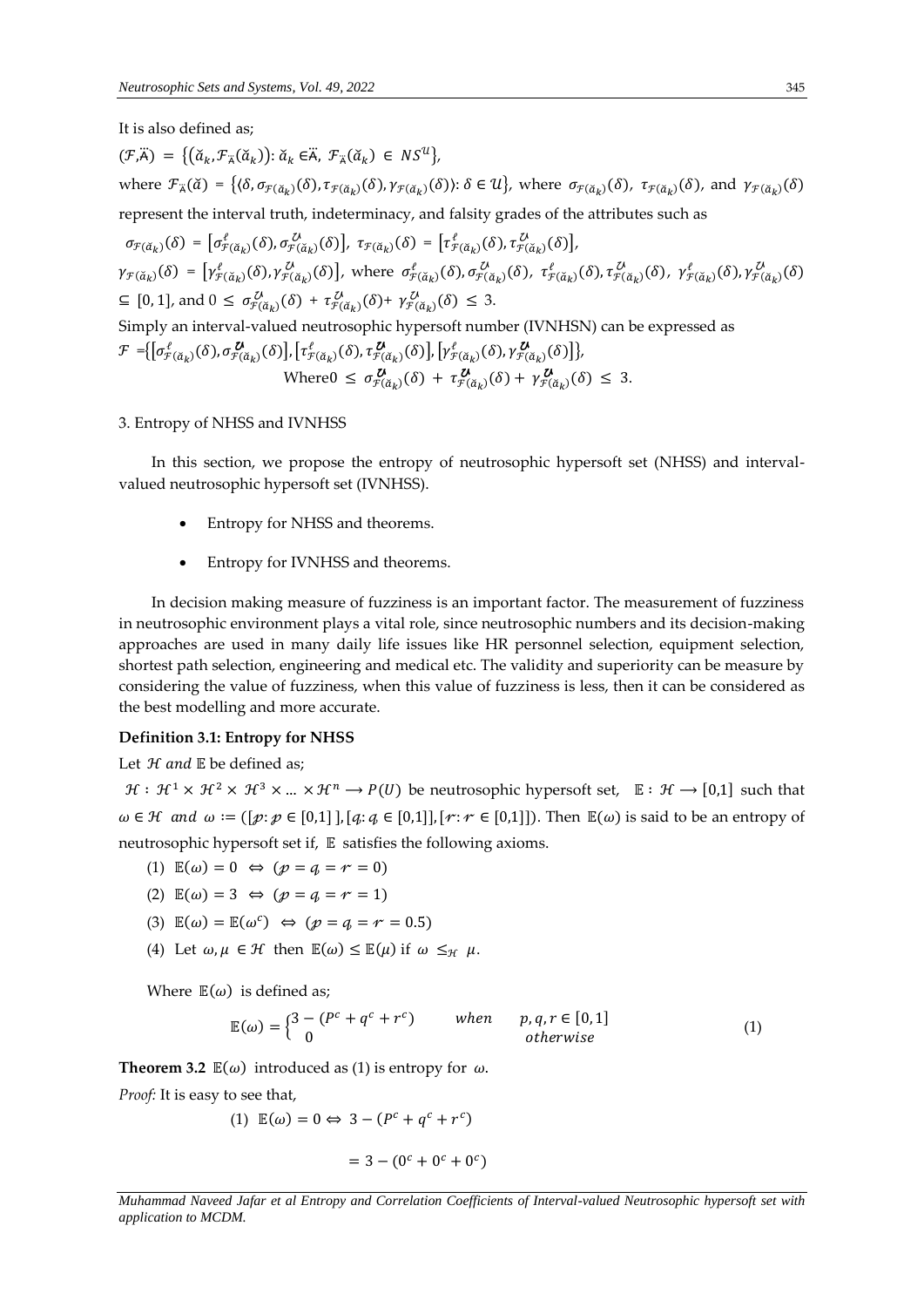$$
= 3 - (1 + 1 + 1) = 3 - 3 = 0
$$
\n
$$
(2) \mathbb{E}(\omega) = 3 \Leftrightarrow 3 - (P^c + q^c + r^c)
$$
\n
$$
= 3 - (1^c + 1^c + 1^c)
$$
\n
$$
= 3 - (0 + 0 + 0) = 3 - 0 = 3
$$
\n
$$
(3) \mathbb{E}(\omega) = \mathbb{E}(\omega^c) \Leftrightarrow 3 - (P^c + q^c + r^c) \text{ clearly satisfied.}
$$
\n
$$
(4) \text{ Let } \omega, \mu \in \mathcal{H} \text{ and } \omega^c = 1 - \omega \text{ also } \mu^c = 1 - \mu. \text{ If } \omega \leq_{\mathcal{H}} \mu \text{ when } \omega \leq_{\mathcal{H}} \omega^c \text{ or } \omega \leq_{\mathcal{H}} \mu \text{ when } \mu^c \leq_{\mathcal{H}} \mu \text{ then } \mathbb{E}(\omega) \leq \mathbb{E}(\mu).
$$

# **Definition 3.3: Entropy for IVNHSS**

Let  $H$  and  $E$  be defined as;

 $\mathcal{H}: \mathcal{H}^1 \times \mathcal{H}^2 \times \mathcal{H}^3 \times ... \times \mathcal{H}^n \longrightarrow P(U)$  be interval-valued neutrosophic hypersoft set,  $\mathbb{E}: \mathcal{H} \longrightarrow$ [0,1] such that  $\omega \in \mathcal{H}$  and  $\omega := ([p^l, p^u] \in [0,1]$ ,  $[q^l, q^u] \in [0,1]$ ,  $[r^l, r^u] \in [0,1]$ ). Then  $\mathbb{E}(\omega)$  is said to be an entropy of neutrosophic hypersoft set if,  $E$  satisfies the following axioms.

- (5)  $\mathbb{E}(\omega) = 0 \Leftrightarrow [p^l, p^u] = [0, 0] \text{ or } [1, 1] \text{ and } [r^l, r^u] = [0, 0] \text{ or } [1, 1]$
- (6)  $\mathbb{E}(\omega) = 1 \Leftrightarrow [p^l, p^u] = [q^l, q^u] = [r^l, r^u] = [0.5, 0.5]$
- (7)  $\mathbb{E}(\omega) = \mathbb{E}(\omega^c)$
- (8) Let  $\omega, \mu \in \mathcal{H}$  then  $\mathbb{E}(\omega) \leq \mathbb{E}(\mu)$  if  $\omega \leq_{\mathcal{H}} \mu$ .

Where  $\mathbb{E}(\omega)$  is defined as;

$$
\mathbb{E}(\omega) = \begin{cases} 1 - \frac{|q^l + q^{u-1}|}{2}, [p^l, p^u] = [r^l, r^u] = [0.5, 0.5] \\ \frac{1}{2} - \frac{1}{2} \{ \max\{|p^l - r^l|, |p^u - r^u|\} \} & \text{otherwise} \end{cases}
$$
(2)

# **Theorem 3.4**

 $\mathbb{E}(\omega)$  Introduced as (2) is entropy for  $\omega$ .

*Proof:* It is easy to see that,

(5) 
$$
\mathbb{E}(\omega) = 0 \Leftrightarrow \frac{1}{2} - \frac{1}{2} \{ \max\{|p^l - r^l|, |p^u - r^u|\} \}
$$

$$
\Leftrightarrow [p^l, p^u] = [0, 0] \text{ or } [1, 1] \text{ , } [r^l, r^u] = [0, 0] \text{ or } [1, 1].
$$

(6) 
$$
\mathbb{E}(\omega) = 1 \Leftrightarrow [p^l, p^u] = [q^l, q^u] = [r^l, r^u] = [0.5, 0.5]
$$

(7)  $\mathbb{E}(\omega) = \mathbb{E}(\omega^c)$  clearly satisfied.

(8) Let  $\omega := ([p^l, p^u] \in [0,1]$ ,  $[q^l, q^u] \in [0,1]$ ,  $[r^l, r^u] \in [0,1]$ ),  $\mu := ([p^{2l}, p^{2u}] \in [0,1]$  $[0,1]$ ,  $[q^{2l}, q^{2u}] \in [0,1]$ ,  $[r^{2l}, r^{2u}] \in [0,1]$ )  $\in \mathcal{H}$ then  $\mu^c = (\lfloor r^{2l}, r^{2u} \rfloor, [1 - r^{2u}, 1 - r^{2l}], [p^{2l}, p^{2u}] )$ If  $\omega \leq_{\mathcal{H}} \mu$  when  $\mu \leq_{\mathcal{H}} \mu^c$  or  $\omega \leq_{\mathcal{H}} \mu$  when  $\mu^c \leq_{\mathcal{H}} \mu$  then  $\mathbb{E}(\omega) \leq \mathbb{E}(\mu)$ .

∎

# **4. Generalized Correlation Coefficients of IVNHSS**

In this section we propose the generalized correlation coefficients of IVNHSS.

# **4.1: Calculations**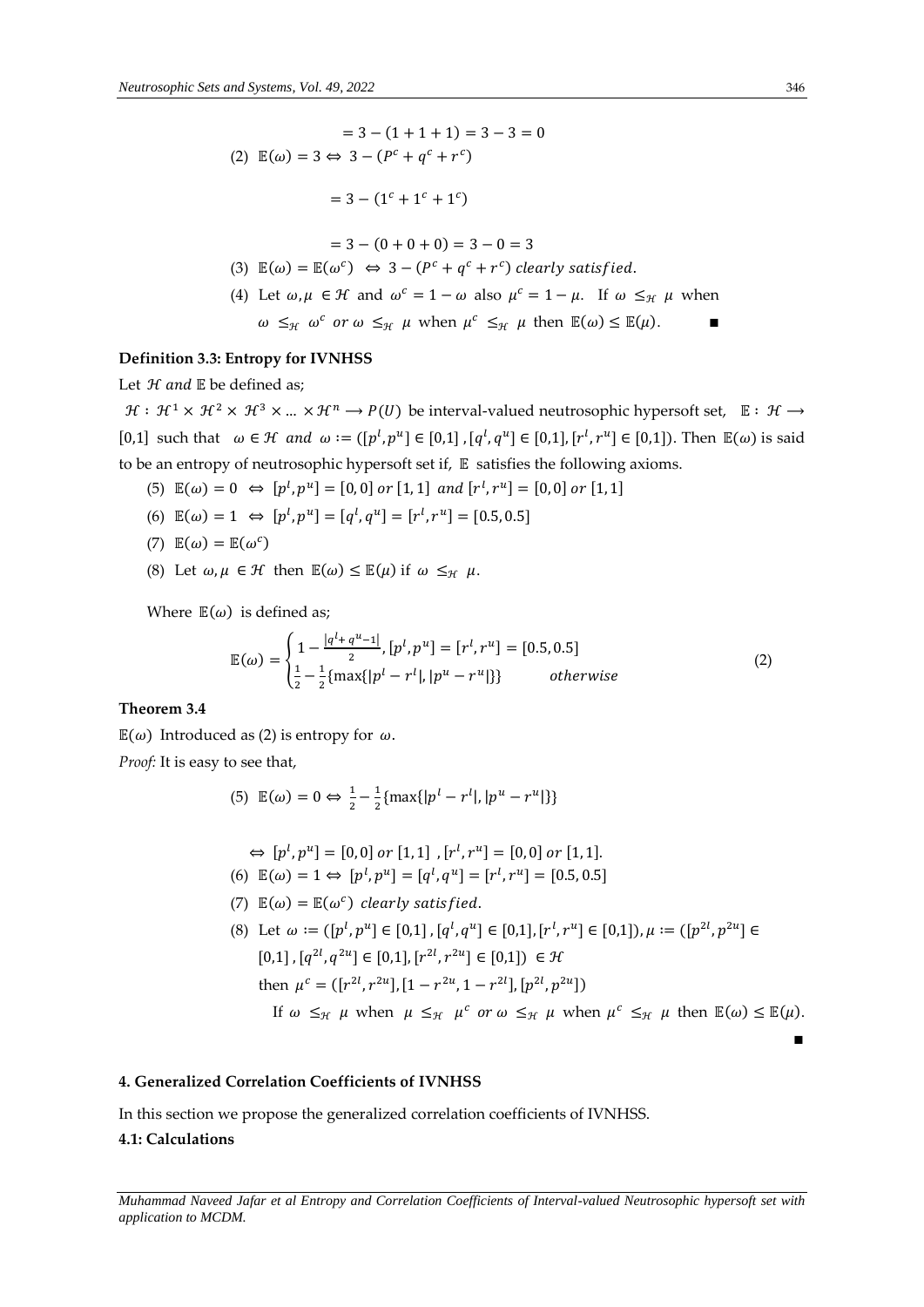Assume that there are two interval valued neutrosophic hypersoft Set A and B in the universe of discourse  $U = {u^1, u^2, u^3... u^n}$ 

$$
A = \sum_{1}^{n} \langle \begin{cases} \{A_{1}^{a}[\inf T_{A}(x_{i}), \sup T_{A}(x_{i})], [\inf I_{A}(x_{i}), \sup I_{A}(x_{i})], [\inf F_{A}(x_{i}), \sup F_{A}(x_{i})] \} \\ \{A_{2}^{b}[\inf T_{A}(x_{i}), \sup T_{A}(x_{i})], [\inf I_{A}(x_{i}), \sup I_{A}(x_{i})], [\inf F_{A}(x_{i}), \sup F_{A}(x_{i})] \} \\ \vdots \\ \{A_{n}^{z}[\inf T_{A}(x_{i}), \sup T_{A}(x_{i})], [\inf I_{A}(x_{i}), \sup I_{A}(x_{i})], [\inf F_{A}(x_{i}), \sup F_{A}(x_{i})] \} \end{cases}
$$

$$
B = \sum_{1}^{n} \langle \begin{cases} \{B_{1}^{a}[\inf T_{B}(x_{i}), \sup T_{B}(x_{i})], [\inf I_{B}(x_{i}), \sup I_{B}(x_{i})], [\inf F_{B}(x_{i}), \sup F_{B}(x_{i})] \} \\ \{B_{2}^{b}[\inf T_{B}(x_{i}), \sup T_{B}(x_{i})], [\inf I_{B}(x_{i}), \sup I_{B}(x_{i})], [\inf F_{B}(x_{i}), \sup F_{B}(x_{i})] \} \\ \vdots \\ \{B_{n}^{z}[\inf T_{B}(x_{i}), \sup T_{B}(x_{i})], [\inf I_{B}(x_{i}), \sup I_{B}(x_{i})], [\inf F_{B}(x_{i}), \sup F_{B}(x_{i})] \} \end{cases}
$$

Where

 $E = set of attributes$ 

 $A \subseteq E$  and  $A_{1^a}, A_{2^b}, A_{3^c}, ..., A_{n^z}$  are bifurcated attributes of A B⊆ E and  $B_1$ <sup>*a*</sup>,  $B_2$ *b*,  $B_3$ *c*, ...,  $B_n$ *z* are bifurcated attributes of *B*. Correlation of IVNHSS (C<sub>IVNHSS</sub>)

$$
C_{IVMBS} = \sum_{1}^{n} \begin{bmatrix} \{(A_{1}^{a} \text{ inf } T_{A}(x_{i}) \cdot B_{1}^{a} \text{ inf } T_{B}(x_{i}) + A_{1}^{a} \text{ sup } T_{A}(x_{i}) \cdot B_{1}^{a} \text{ sup } T_{B}(x_{i})) \} \\ \{(A_{2}^{a} \text{ inf } T_{A}(x_{i}) \cdot B_{2}^{a} \text{ inf } T_{B}(x_{i}) + A_{2}^{a} \text{ sup } T_{A}(x_{i}) \cdot B_{2}^{a} \text{ sup } T_{B}(x_{i})) \} \\ \vdots \\ \{(A_{n}^{z} \text{ inf } T_{A}(x_{i}) \cdot B_{n^{z}} \text{ inf } T_{B}(x_{i}) + A_{n^{z}} \text{ sup } T_{A}(x_{i}) \cdot B_{n^{z}} \text{ sup } T_{B}(x_{i})) \} \\ \ \left\{ \{(A_{1}^{a} \text{ inf } I_{A}(x_{i}) \cdot B_{1}^{a} \text{ inf } I_{B}(x_{i}) + A_{1}^{a} \text{ sup } I_{A}(x_{i}) \cdot B_{1}^{a} \text{ sup } I_{B}(x_{i})) \} \right\} \\ \qquad \left\{ \{(A_{2}^{a} \text{ inf } I_{A}(x_{i}) \cdot B_{2}^{a} \text{ inf } I_{B}(x_{i}) + A_{2}^{a} \text{ sup } I_{A}(x_{i}) \cdot B_{2}^{a} \text{ sup } I_{B}(x_{i})) \} \right\} \\ \ \left\{ \{(A_{n}^{z} \text{ inf } I_{A}(x_{i}) \cdot B_{n^{z}} \text{ inf } I_{B}(x_{i}) + A_{n^{z}} \text{ sup } I_{A}(x_{i}) \cdot B_{n^{z}} \text{ sup } I_{B}(x_{i})) \} \right\} \\ \ \left\{ \{(A_{1}^{a} \text{ inf } F_{A}(x_{i}) \cdot B_{1}^{a} \text{ inf } F_{B}(x_{i}) + A_{1}^{a} \text{ sup } F_{A}(x_{i}) \cdot B_{1}^{a} \text{ sup } F_{B}(x_{i})) \} \right\} \\ \ \left\{ \{(A_{n}^{z} \text{ inf } F_{A}(x_{i}) \cdot B_{2}^{a} \text{ inf } F_{B}(x_{i}) + A_{1}^{a} \text{ sup } F_{A}(x_{i}) \cdot
$$

 $E(A) \rightarrow$ **Informational energy of A** 

$$
E(A)
$$
\n
$$
= \sum_{1}^{n} \left\{ \left[ \left( A_{1} a T_{AL}^{2}(x_{i}) + A_{1} a T_{AU}^{2}(x_{i}) \right) + \left( A_{2} a T_{AL}^{2}(x_{i}) + A_{2} a T_{AU}^{2}(x_{i}) \right) + \cdots \left( A_{n} a T_{AL}^{2}(x_{i}) + A_{n} a T_{AU}^{2}(x_{i}) \right) \right] \right\}
$$
\n
$$
+ \left[ \left( A_{1} a I_{AL}^{2}(x_{i}) + A_{1} a I_{AU}^{2}(x_{i}) \right) + \left( A_{2} a I_{AL}^{2}(x_{i}) + A_{2} a I_{AU}^{2}(x_{i}) \right) + \cdots \left( A_{n} a I_{AL}^{2}(x_{i}) + A_{n} a I_{AU}^{2}(x_{i}) \right) \right] \right\}
$$
\n
$$
+ \left[ \left( A_{1} a F_{AL}^{2}(x_{i}) + A_{1} a F_{AU}^{2}(x_{i}) \right) + \left( A_{2} a F_{AL}^{2}(x_{i}) + A_{2} a F_{AU}^{2}(x_{i}) \right) + \cdots \left( A_{n} a F_{AL}^{2}(x_{i}) + A_{n} a F_{AU}^{2}(x_{i}) \right) \right]
$$

 $E(B) \rightarrow$ **Informational energy of B** 

$$
E(B)
$$
\n
$$
= \sum_{1}^{n} \left\{ \left[ \left( B_{1} a I_{AL}^{2}(x_{i}) + B_{1} a I_{AU}^{2}(x_{i}) \right) + \left( B_{2} a I_{AL}^{2}(x_{i}) + B_{2} a I_{AU}^{2}(x_{i}) \right) + \cdots \left( B_{n} a I_{AL}^{2}(x_{i}) + B_{n} a I_{AU}^{2}(x_{i}) \right) \right] + \left. \left( B_{1} a I_{AL}^{2}(x_{i}) + B_{1} a I_{AU}^{2}(x_{i}) \right) + \left( B_{2} a I_{AL}^{2}(x_{i}) + B_{2} a I_{AU}^{2}(x_{i}) \right) + \cdots \left( B_{n} a I_{AL}^{2}(x_{i}) + B_{n} a I_{AU}^{2}(x_{i}) \right) \right] \right\}
$$
\n
$$
+ \left[ \left( B_{1} a I_{AL}^{2}(x_{i}) + B_{1} a I_{AU}^{2}(x_{i}) \right) + \left( B_{2} a I_{AL}^{2}(x_{i}) + B_{2} a I_{AU}^{2}(x_{i}) \right) + \cdots \left( B_{n} a I_{AL}^{2}(x_{i}) + B_{n} a I_{AU}^{2}(x_{i}) \right) \right] \right\}
$$

Where

 $T_{AL}$  = infimum (lower bound) of truthness value of A

 $I_{AL}$  = infimum (lower bound) of indeterminacy value of A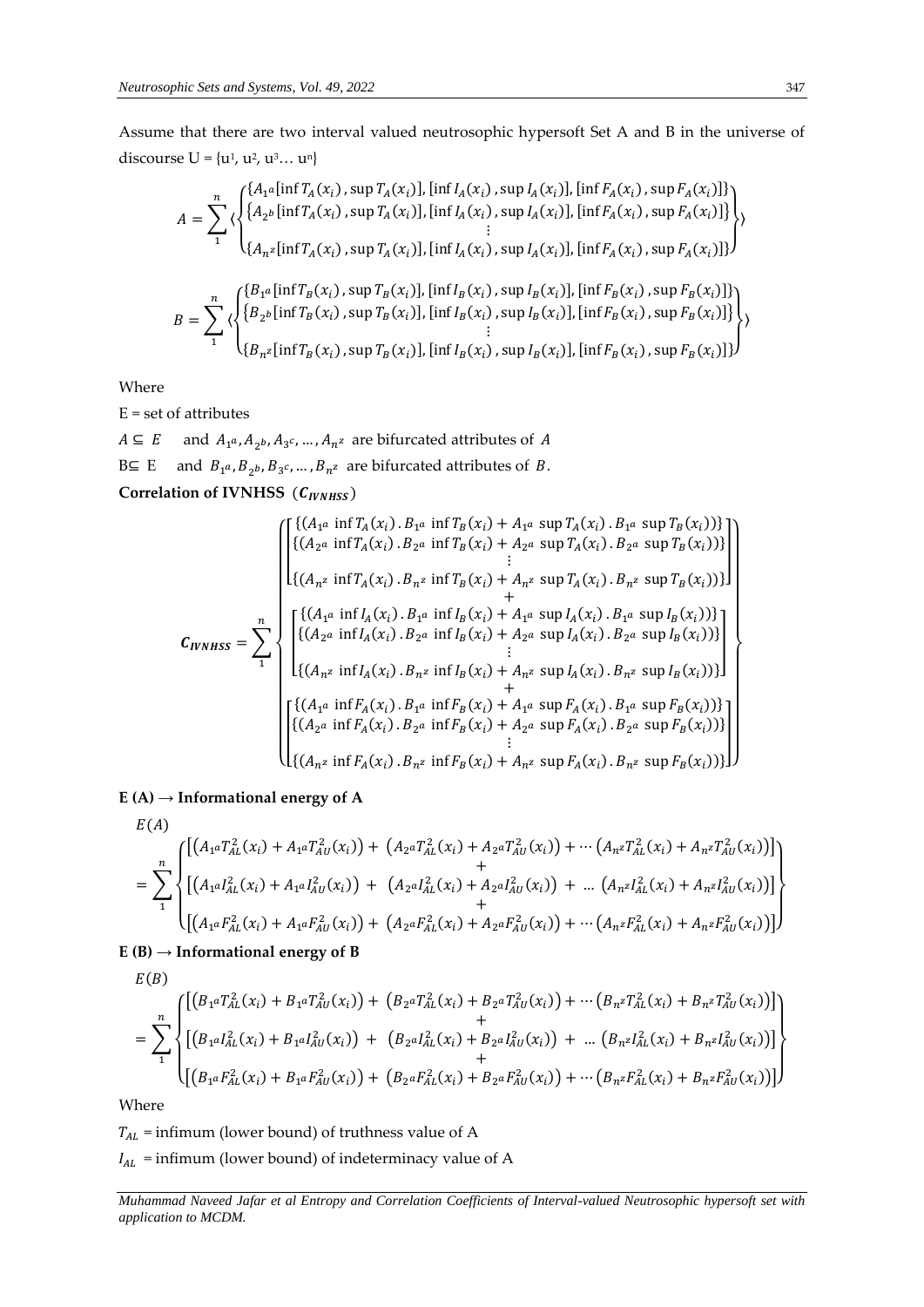$I_{AU}$  = supremum (upper bound) of indeterminacy value of A

 $F_{AL}$ = infimum (lower bound) of Falsity value of A

 $F_{AU}$  = supremum (upper bound) of Falsity value of B

And

 $T_{BL}$  = infimum (lower bound) of truthiness value of B

 $T_{BUI}$  = supremum (upper bound) of truthiness value of B

 $I_{BL}$ = infimum (lower bound) of indeterminacy value of B

 $I<sub>RI</sub>$  = supremum (upper bound) of indeterminacy value of B

 $F_{BL}$ = infimum (lower bound) of Falsity value of B

 $U =$  supremum (upper bound) of Falsity value of B

#### **Correlation coefficient of IVNHSS**

Let A and B be the two IVNHSS then the correlation coefficient of A and B is denoted by

 $R(A, B)$  and defined as

$$
R(A, B) = \frac{CIVNHSS}{(E(A))\frac{1}{2}(E(B))\frac{1}{2}} \in [0, 1^+]
$$

- $R(A, B)$  Satisfies the following properties
- (1)  $0 \leq R(A, B) \leq 1$
- (2)  $\mathcal{R}(A, B) = \mathcal{R}(B, A)$
- (3)  $R(A, B) = 1$  if  $A = B$

Also the value of  $T, I, F$  should be independent of each other, i.e

 $0 \leq$  sup  $T_A(x_i)$  + sup  $I_A(x_i)$  + sup  $F_A(x_i) \leq 3$ 

Information about IVNHSS (A) Information about IVNHSS (B)  $\inf T_A(x_i) \leq \sup T_A(x_i)$  inf  $T_B(x_i) \leq \sup T_B(x_i)$  $\inf I_{\alpha}(x_i) \leq \sup I_{\alpha}(x_i)$  inf $I_{\alpha}(x_i) \leq \sup I_{\alpha}(x_i)$  $\inf F_A(x_i) \leq \sup F_A(x_i)$  inf  $F_B(x_i) \leq \sup F_B(x_i)$  $\inf T_A(x_i)$ ,  $\inf I_A(x_i)$ ,  $\inf F_A(x_i) \in [0,1]$   $\qquad \qquad \inf T_B(x_i)$ ,  $\inf I_B(x_i)$ ,  $\inf F_B(x_i) \in [0,1]$  $\sup T_A(x_i)$ ,  $\sup I_A(x_i)$ ,  $\sup F_A(x_i) \in [0,1]$   $\sup T_B(x_i)$ ,  $\sup I_B(x_i)$ ,  $\sup F_B(x_i) \in [0,1]$ **4.2: Case Study**

To discuss the

- Validity
- Applicability

of the proposed algorithm, best school selection is considered as a MCDM problem.

# **Numerical Example:**

Let U be the set of different schools nominated for best school given as U = {s<sup>1</sup>, s<sup>2</sup>, s<sup>3</sup>, s<sup>4,</sup> s<sup>5</sup>} and consider the set of attributes as  $E = \{Teaching standard, organization, ongoing evaluation, Goals\}$ , consider the subset of attributive set  $A \subseteq E$  which is $A = \{A_1, A_2, A_3, A_4\}$  where  $(A_1 = \text{teaching standard})$ 

$$
A = \begin{cases} A_2 = \text{organization} \\ A_3 = \text{ongoing evaluation} \\ A_4 = \text{goals} \end{cases}
$$

*Muhammad Naveed Jafar et al Entropy and Correlation Coefficients of Interval-valued Neutrosophic hypersoft set with application to MCDM.*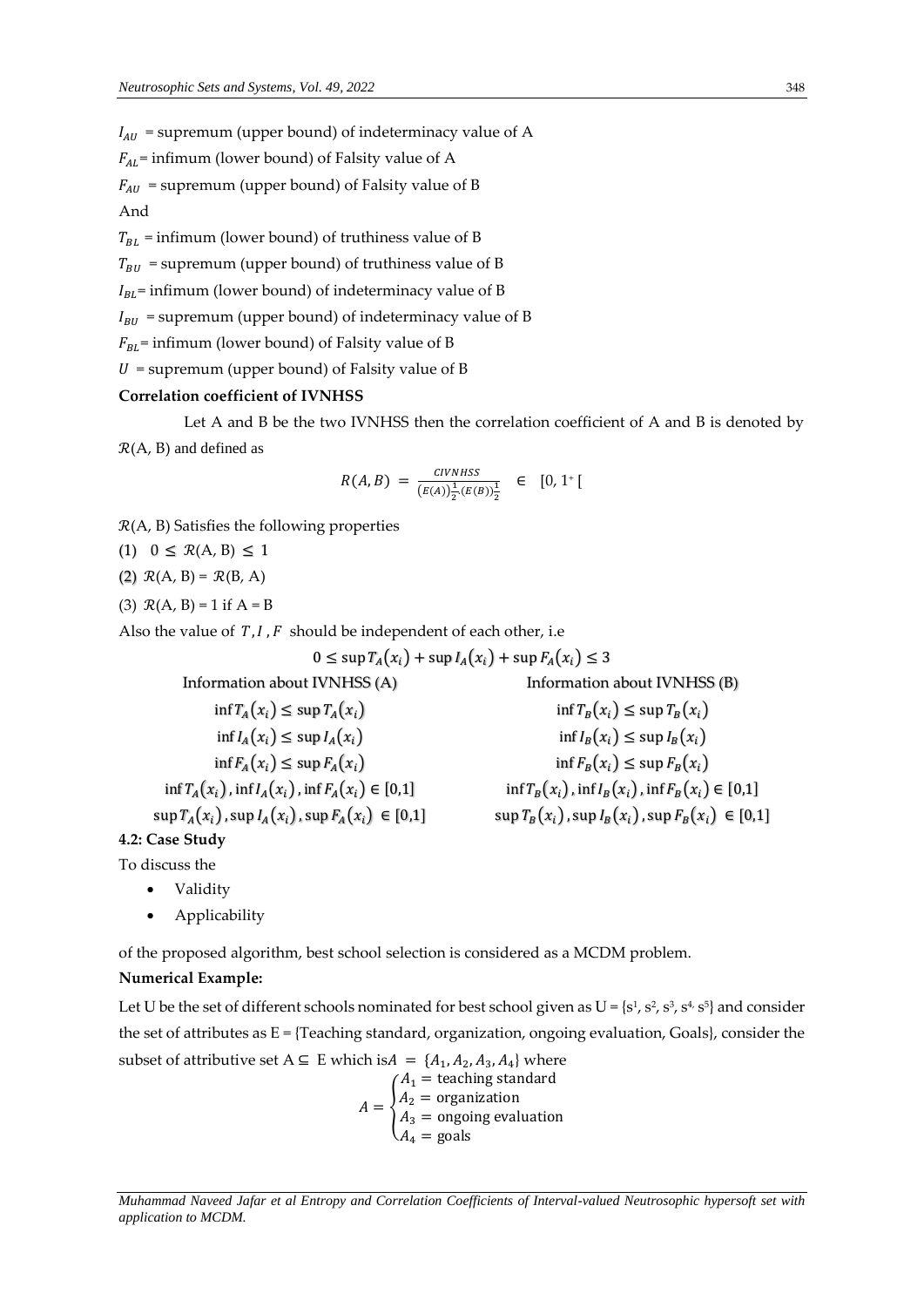These attributes are further bifurcated as

$$
A = \begin{cases} A_1^a = A_1 = \text{teaching standard} = \langle \text{High, medicine, low} \rangle \\ A_1^b = A_2 = \text{organization} = \langle \text{good, average, poor} \rangle \\ A_1^c = A_3 = \text{ongoing evaluation} = \langle \text{yes, no} \rangle \\ A_1^d = A_4 = \text{goals} = \langle \text{effective, committed, up to date} \rangle \end{cases}
$$

For discussion we suppose a **SIVNHSS** F (high, average, yes, effective) =  $\{s^1, s^5\}$  then

$$
A = \sum_{1}^{n} \left\{ \begin{array}{l} \{ \text{high } (\ [0.6, 0.8], [0.2, 0.3], [0.1, 0.2]) \} + \{ \text{average}([0.7, 0.8], [0.2, 0.4], [0.1, 0.3]) \} \\ \{ \{ \text{steps}([0.4, 0.6], [0.3, 0.5], [0.1, 0.3]) \} + \{ \text{{effective}([0.5, 0.7], [0.2, 0.4], [0.2, 0.3]) \} \\ \{ \text{steps}([0.6, 0.8], [0.4, 0.5], [0.2, 0.4]) \} + \{ \text{average}([0.8, 0.9], [0.4, 0.6], [0.2, 0.3]) \} \} \\ \{ \text{erges}([0.5, 0.7], [0.1, 0.3], [0.1, 0.4]) \} + \{ \text{{effective}([0.6, 0.8], [0.2, 0.5], [0.2, 0.4]) \} \} \end{array} \right\}
$$

Let B ⊆ E, B = {B<sub>1</sub>, B<sub>2</sub>, B<sub>3</sub>, B<sub>4</sub>} and

$$
B = \begin{cases} B_1 = \text{teaching standard} \\ B_2 = \text{organization} \\ B_3 = \text{ongoing evaluation} \\ B_4 = \text{goals} \end{cases}
$$

Further bifurcated attributes of B are

 $A=$  $\sqrt{\frac{1}{2}}$  $\begin{cases} B_1^a = A_1 = \text{teaching standard} = \langle \text{High, medicine, low} \rangle \\ B_2^b = A_2 = \text{organization} = \langle \text{good, average, poor} \rangle \end{cases}$  $B_1^b = A_2 = \text{organization} = \langle \text{good}, \text{average}, \text{poor} \rangle$  $B_1^c = A_3$  = ongoing evaluation =  $\langle yes, no \rangle$  $B_1^d = A_4 = \text{goals}$  = (effective, committed, up to date)

For discussion we suppose a **SIVNHSS** F (high, good, yes, up – to date) =  $\{s^2, s^3\}$  then

$$
B = \sum_{1}^{n} \left\{ \begin{array}{l} s^{2} \{\text{high }([0.7, 0.9], [0.2, 0.4], [0.1, 0.3])\} + \{\text{good}([0.6, 0.8], [0.4, 0.5], [0.2, 0.3])\} \\ \begin{array}{l} \left\{ s^{3} \{\text{high }([0.7, 0.9], [0.4, 0.5], [0.2, 0.3])\} + \{(\text{up} - \text{to date}[0.8, 0.9], [0.5, 0.6], [0.3, 0.4])\} \right\} \\ \begin{array}{l} \left\{ s^{3} \{\text{high }([0.6, 0.8], [0.2, 0.4], [0.1, 0.3])\} + \{\text{good}([0.7, 0.9], [0.3, 0.5], [0.1, 0.3])\} \right\} \\ \left\{ + \{\text{yes}([0.8, 0.9], [0.1, 0.3], [0.2, 0.4])\} + \{(\text{up} - \text{to date}[0.6, 0.8], [0.3, 0.4], [0.3, 0.5])\} \right\} \end{array} \right\}
$$

C<sub>VNHSS</sub>

$$
=\sum_{1}^{n}\left\{\n\begin{pmatrix}\n((0.6)(0.7) + (0.8)(0.9)) + \{(0.7)(0.6) + (0.8)(0.8)) + \{(0.4)(0.7) + (0.6)(0.9)\} \\
+(\{(0.5)(0.8) + ((0.7)(0.9)))}] + \left[\{(0.2)(0.2)) + (0.3)(0.4)\right)\} + \left\{((0.2)(0.4)) + ((0.4)(0.5)\right\} \\
+(\{(0.3)(0.4)) + (0.5)(0.6))\} + \{(0.2)(0.5) + (0.4)(0.6)\} + \left\{((0.1)(0.1) + (0.2)(0.3)\} + \{(0.1)(0.2) + (0.3)(0.8)\} + \{(0.1)(0.4) + (0.3)(0.5)\} + \{(0.2)(0.3) + (0.3)(0.4)\}\}\n\end{pmatrix}\n+\left\{\n\begin{pmatrix}\n((0.6)(0.6) + (0.8)(0.8)) + \{(0.1)(0.4) + (0.3)(0.5)\} + \{(0.2)(0.3) + (0.5)(0.9)\} + \{(0.5)(0.8) + (0.7)(0.9)\} + \{(0.6)(0.6) + (0.8)(0.8)\}\} + \{(0.4)(0.2) + (0.5)(0.4)\} + \{(0.4)(0.3) + (0.4)(0.3)\} + \{(0.2)(0.1) + (0.3)(0.3)\} + \{(0.1)(0.2) + (0.4)(0.4)\} + \{(0.2)(0.3) + (0.4)(0.5)\}\n\end{pmatrix}\n\right\}
$$

C<sub>VNHSS</sub>

$$
= \sum_{1}^{n} \left\{ \begin{bmatrix} 0.42 + 0.72 \} + \{0.42 + 0.64 \} + \{0.28 + 0.54 \} + \{0.4 + 0.63 \} \end{bmatrix} + \begin{bmatrix} 0.04 + 0.12 \} + \{0.08 + 0.2 \} + \{0.12 + 0.3 \} + \{0.7 + 0.24 \} \end{bmatrix} + \begin{bmatrix} 0.01 + 0.06 \} + \{0.02 + 0.09 \} \\ + \{0.04 + 0.15 \} + \{0.06 + 0.12 \} \} + \left\{ \left[ \begin{bmatrix} 0.36 + 0.64 \} + \{0.56 + 0.8 \} + \{0.4 + 0.63 \} \end{bmatrix} + \{0.36 + 0.64 \} \right] + \left\{ 0.08 + 0.2 \} + \{0.12 + 0.3 \} + \{0.01 + 0.09 \} + \{0.06 + 0.2 \} \end{bmatrix} \right\}
$$
  
+ 
$$
\left\{ \begin{bmatrix} 0.02 + 0.12 \} + \{0.02 + 0.09 \} + \{0.02 + 0.16 \} + \{0.06 + 0.2 \} \\ + \{0.06 + 0.2 \} + \{0.07 + 0.11 + 0.19 + 0.18 \} \end{bmatrix} + \left\{ \begin{bmatrix} 1 + 1.36 + 0.252 + 1 \} \\ + \{0.28 + 0.42 + 0.1 + 0.26 \} + \{0.14 + 0.11 + 0.18 + 0.26 \} \end{bmatrix} \right\}
$$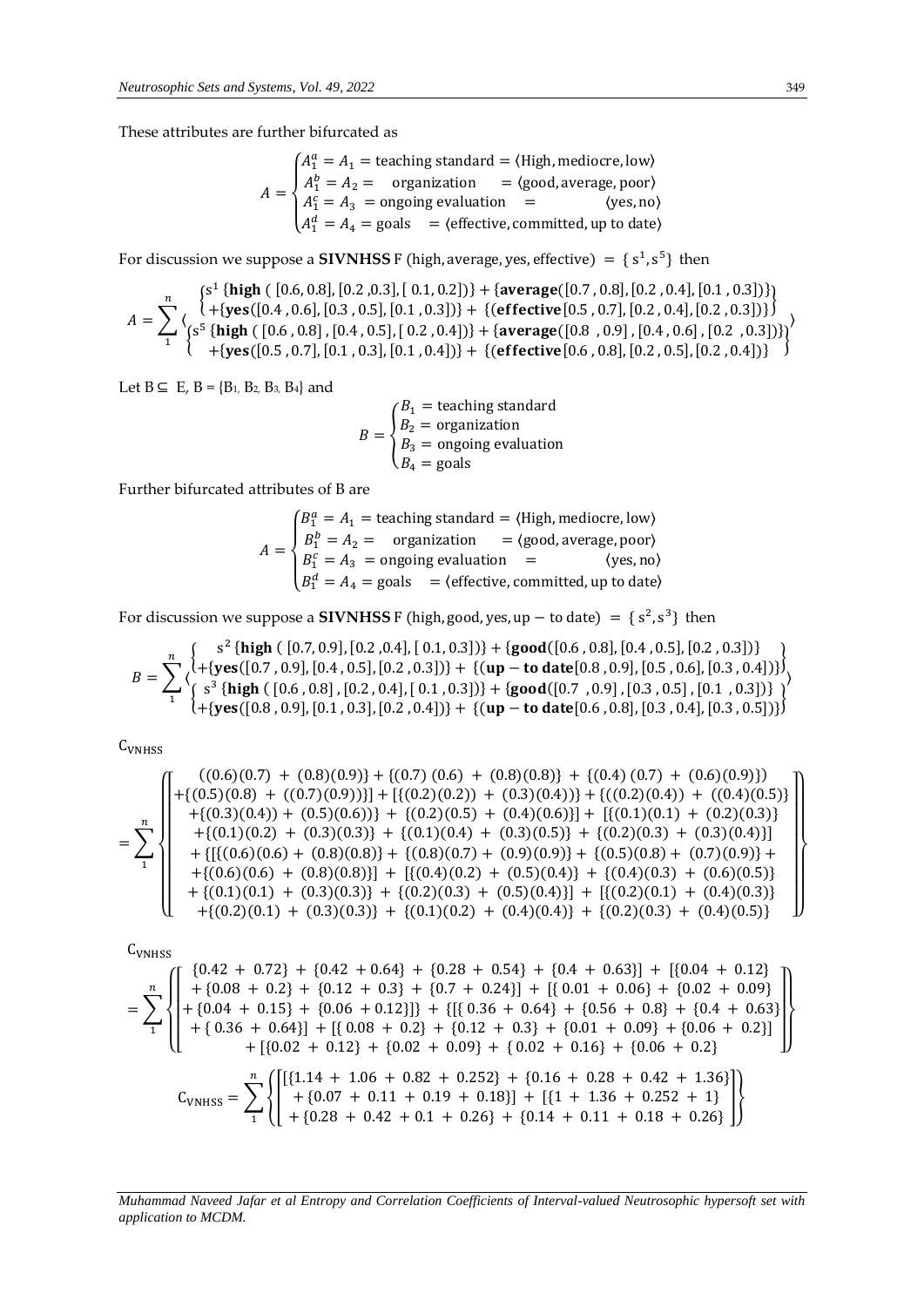$$
C_{\text{VMHSS}} = \sum_{1}^{n} \{ [3.72 + 2.22 + 0.55] + [3.162 + 1.06 + 0.69] \} = 11.404
$$

 $E(A) = \{ \{ [(0.6)^2 + (0.8)^2 + (0.7)^2 + (0.8)^2 + (0.4)^2 + (0.6)^2 + (0.5)^2 + (0.7)^2 \} + [(0.2)^2 + (0.3)^2 + (0.2)^2 + (0.4)^2 + (0.6)^2 \}$  $(0.3)^2 + (0.5)^2 + (0.2)^2 + (0.4)^2 + (0.1)^2 + (0.2)^2 + (0.1)^2 + (0.3)^2 + (0.1)^2 + (0.3)^2 + (0.2)^2 + (0.3)^2 + \{[(0.6)^2 + (0.4)^2 + (0.4)^2 + (0.4)^2 + (0.4)^2 + (0.4)^2 + (0.4)^2 + (0.5)^2 + (0.6)^2 + (0.6)^2 + (0.6)^2 + (0.6)^2 + (0.6)^2 + (0.6)^2 + (0.6)^2 + (0.6)^2 + (0.6)^2 + (0.6)^2 + (0.6)^2 + ($  $(0.8)^2 + (0.8)^2 + (0.9)^2 + (0.5)^2 + (0.7)^2 + (0.6)^2 + (0.8)^2 + (0.4)^2 + (0.5)^2 + (0.4)^2 + (0.6)^2 + (0.1)^2 + (0.3)^2 +$  $(0.2)^{2} + (0.5)^{2} + [(0.2)^{2} + (0.4)^{2} + (0.2)^{2} + (0.3)^{2} + (0.1)^{2} + (0.4)^{2} + (0.2)^{2} + (0.4)^{2}$  Type equation here.]

$$
\mathbf{E(A)} = \sum_{1}^{n} \{ \{ 3.64 + 0.87 + 0.38 \} + \{ 4.19 + 1.32 + 0.7 \} \}
$$

$$
\mathbf{E(A)} = \sum_{1}^{n} \{ \{ 4.89 + 6.21 \}
$$

$$
\mathbf{E(A)} = 11.1
$$

$$
\mathbf{E(B)} = \sum_{1}^{n} \{ \{ [(0.7)^{2} + (0.9)^{2} + (0.6)^{2} + (0.8)^{2} + (0.7)^{2} + (0.9)^{2} + (0.8)^{2} + (0.9)^{2}] \} + \{ [(0.2)^{2} + (0.4)^{2} + (0.4)^{2} + (0.5)^{2} + (0.6)^{2}] \} + \{ [(0.6)^{2} + (0.8)^{2} + (0.9)^{2} + (0.9)^{2}] \} + \{ [(0.6)^{2} + (0.8)^{2} + (0.9)^{2} + (0.9)^{2} + (0.9)^{2} + (0.9)^{2} + (0.9)^{2} + (0.9)^{2} + (0.9)^{2} + (0.9)^{2} + (0.9)^{2} + (0.9)^{2} + (0.9)^{2} + (0.9)^{2} + (0.9)^{2} + (0.9)^{2} + (0.9)^{2} + (0.9)^{2} + (0.9)^{2} + (0.9)^{2} + (0.9)^{2} + (0.9)^{2} + (0.9)^{2} + (0.9)^{2} + (0.9)^{2} + (0.9)^{2} + (0.9)^{2} + (0.9)^{2} + (0.9)^{2} + (0.9)^{2} + (0.9)^{2} + (0.9)^{2} + (0.9)^{2} + (0.9)^{2} + (0.9)^{2} + (0.9)^{2} + (0.9)^{2} + (0.9)^{2} + (0.9)^{2} + (0.9)^{2} + (0.9)^{2} + (0.9)^{2} + (0.9)^{2} + (0.9)^{2} + (0.9)^{2} + (0.9)^{2} + (0.9)^{2} + (0.9)^{2} + (0.9)^{2} + (0.9)^{2} + (0.9)^{2} + (0.9)^{2} + (0.9)^{2} + (0.9)^{2} + (0.9)^{2} + (0.9)^{2} + (0.9)^{2} + (0.9)^{2} + (0.9)^{2} + (0.9)^{2} + (0.9)^{2} + (0.9)^{2} + (0.9)^{2} + (0.9)^{2}
$$

It shows that the IVNHSS A and B have a good positive relation.

# **4. Result Discussion**

In this section, we discuss the results obtained by using the proposed algorithms. We have proposed generalized-CC for interval-valued neutrosophic hypersoft set, in which we merged two existing theories i.e. interval-valued neutrosophic set theory (IVNSS) and hypersoft set theory (HSS). As we know interval-valued neutrosophic set theories are more accurate, superior and valid. Whereas, the hypersoft set structure is valid in the environment where attributes are further divided into n-terms. Thus, by merging these theories our new decision-making and optimization environment IVNHSS becomes more efficient and faster. Hence, the correlation coefficients-CC's and weighted correlation coefficients-WCC's are used to design an algorithm which can be utilized to solve decision-making problems which have more than one attribute and are further-bifurcated in interval-valued neutrosophic hypersoft environment.

## **Comparison of Results**

It can be concluded from the current investigation, as well as the comparison analysis in Table 1 below, that the results obtained by the suggested technique overlap with those obtained by other approaches. The fundamental benefit of the suggested method in relation to accessible decisionmaking strategies, however, is that it includes more information. The information about the thing can be evaluated more properly and objectively among them. In the DM process, it's also a great tool for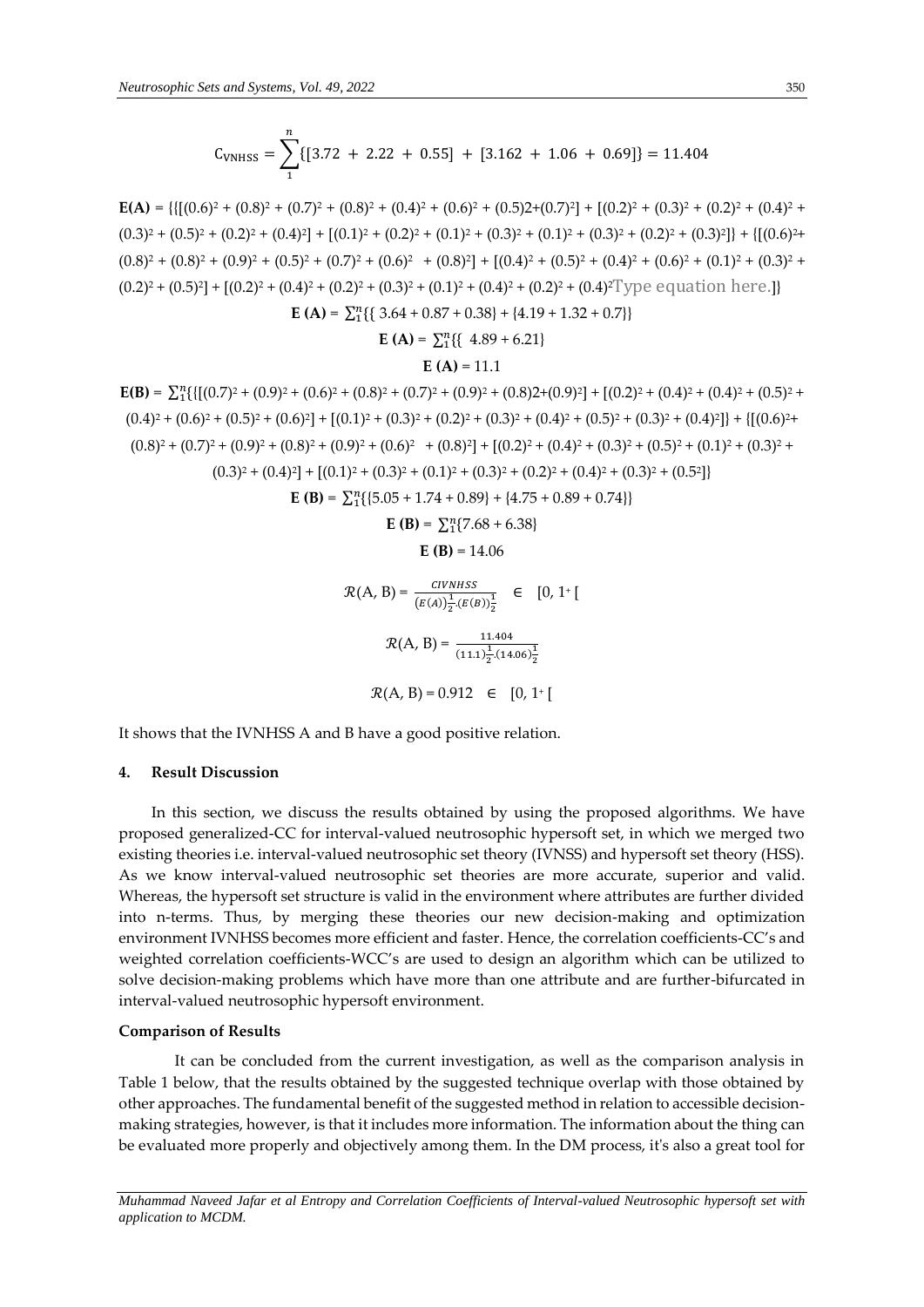resolving erroneous and imprecise data. In addition, the created method's calculating methodology differs from existing methodologies. As a result, the motivation for the score value corresponding to each parameter will have no effect on other values, resulting in predictable information loss.

As a result, it's a good technique for combining erroneous and ambiguous data in the DM process. As a result, our proposed methodologies are effective, adaptable, and simple.

|                          | Set           | Truthness    | Indeterminacy | Falsity      | Parameterization | <b>Attributes</b> | Sub-         |
|--------------------------|---------------|--------------|---------------|--------------|------------------|-------------------|--------------|
|                          |               |              |               |              |                  |                   | attributes   |
| Zadeh [1]                | <b>FS</b>     | $\checkmark$ | $\times$      | $\times$     | $\times$         |                   | $\times$     |
| Atanassov <sup>[2]</sup> | <b>IFS</b>    | $\checkmark$ | $\times$      | $\checkmark$ | $\times$         |                   | $\times$     |
| Maji [21]                | <b>FSS</b>    | $\checkmark$ | $\times$      | $\times$     | $\checkmark$     |                   | $\times$     |
| Maji [22]                | <b>IFSS</b>   | $\checkmark$ | $\times$      | $\checkmark$ | $\checkmark$     |                   | $\times$     |
| Proposed                 | <b>IVNHSS</b> | $\sqrt{ }$   |               | $\checkmark$ | √                |                   | $\checkmark$ |

**Table: 1** The Comparison of proposed techniques with existing-ones

Based on the findings, it is reasonable to conclude that the suggested technique provides greater stability and usability for decision-makers in the DM procedure.

## **5. Conclusions**

In decision making measure of fuzziness (entropy) is an important factor. The measurement of fuzziness in neutrosophic environment plays a vital role, since neutrosophic numbers and its decision-making approaches are used in many daily life issues like HR personnel selection, equipment selection, shortest path selection, engineering and medical etc. The validity and superiority can be measure by considering the value of fuzziness, when this value of fuzziness is less, then it can be considered as the best modelling and more accurate. Under the IVNHSS context, we introduced entropy, and generalized correlation coefficients. Based on the established correlation coefficient, a decision-making strategy has been constructed. Finally, a numerical example of best school selection is solved. In future, this concept of entropy and correlation coefficients can be extended to m-polar NHSS**.**

# **Conflicts of Interest**

The authors declare no conflict of interest.

## **Reference:**

- [1] L. A. Zadeh, Fuzzy Sets, Information and Control, 8(1965) 338–353.
- [2] I. B. Turksen, Interval Valued Fuzzy Sets Based on Normal Forms, Fuzzy Sets and Systems, 20(1986) 191–210.
- [3] K. Atanassov, Intuitionistic Fuzzy Sets, Fuzzy Sets and Systems, 20(1986) 87–96.
- [4] D. Molodtsov, Soft Set Theory First Results, Computers & Mathematics with Applications, 37(1999) 19–31.
- [5] P. K. Maji, R. Biswas, A. R. Roy, Soft set theory, Computers and Mathematics with Applications, 45(4–5) (2003) 555–562.

*Muhammad Naveed Jafar et al Entropy and Correlation Coefficients of Interval-valued Neutrosophic hypersoft set with application to MCDM.*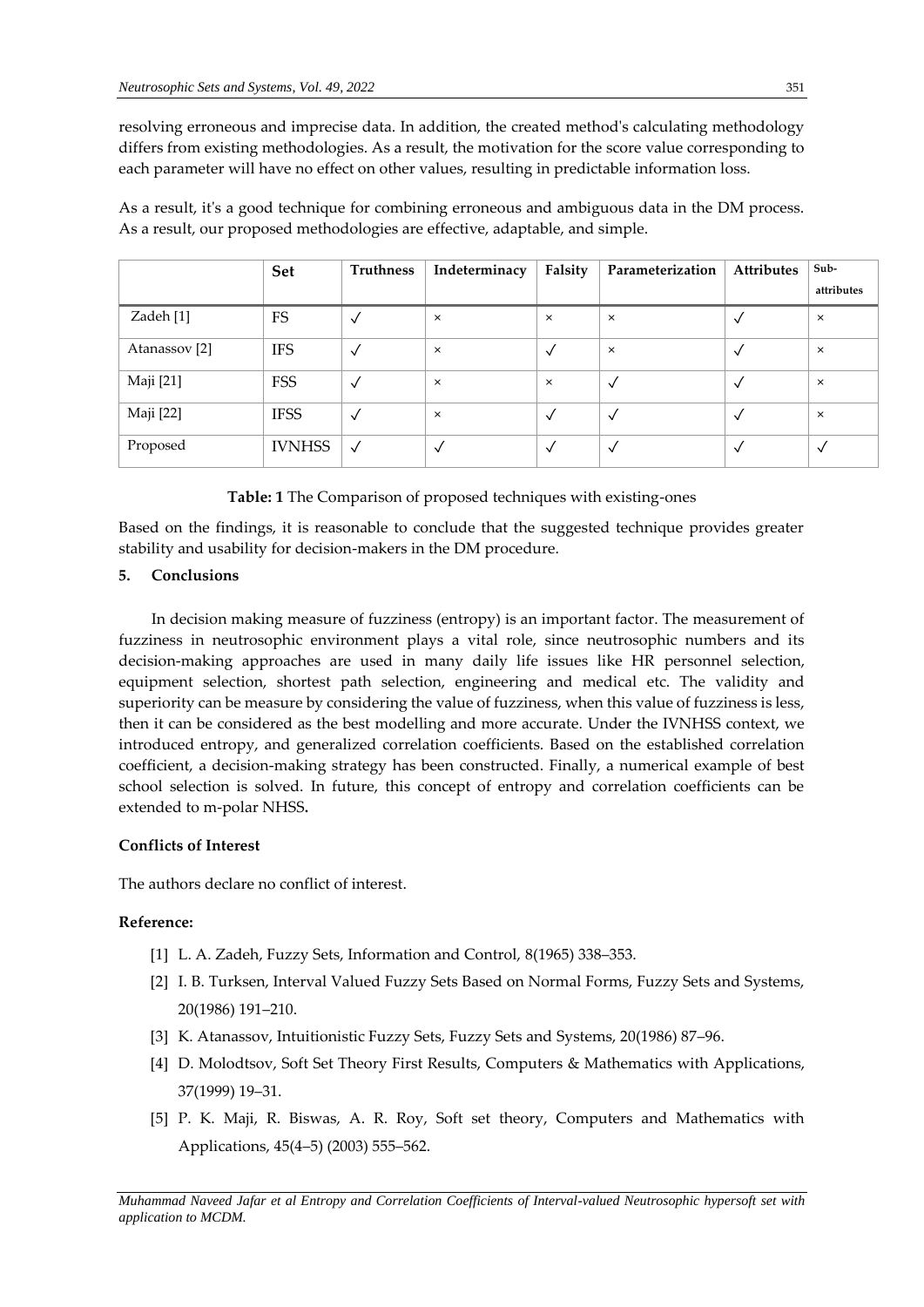- [6] P. K. Maji, A. R. Roy, R. Biswas, An Application of Soft Sets in A Decision Making Problem, Computers and Mathematics with Applications, 44(2002) 1077–1083.
- [7] M. I. Ali, F. Feng, X. Liu, W. Keun, M. Shabir, On some new operations in soft set theory, Computers and Mathematics with Applications, 57(9) (2009) 1547–1553.
- [8] A. Sezgin, A. O. Atagun, on operations of soft sets, Computers and Mathematics with Applications, 61(5) (2011) 1457–1467.
- [9] N. Çağman, S. Enginoğlu, Soft matrix theory and its decision making, Computers and Mathematics with Applications, 59(10) (2010) 3308–3314.
- [10]N. Çağman, S. Enginoğlu, Soft set theory and uni int decision making, European Journal of Operational Research, 207(2010) 848–855.
- [11]P. K. Maji, R. Biswas, A. R. Roy, Fuzzy soft sets, Journal of Fuzzy Mathematics, 9 (2001) 589– 602.
- [12]P. K. Maji, R. Biswas, A. Roy, Intuitionistic fuzzy soft sets, Journal of Fuzzy Mathematics, 9 (2001) 677–692.
- [13]K. Atanassov, G. Gargov, Interval valued intuitionistic fuzzy sets, Fuzzy Sets and Systems, 31 (1989) 343-349.
- [14]M.N. Jafar, Faizullah, S.S, S.M. Fatima, & L. S. Intuitionistic Fuzzy Soft Matrices, Compliments and Their Relations with Comprehensive Study of Medical Diagnosis.
- [15]X. Yang, T. Y. Lin, J. Yang, Y. Li, D. Yu, Combination of interval-valued fuzzy set and soft set, Computers and Mathematics with Applications 58 (2009) 521–527.
- [16]Y. Jiang, Y. Tang, Q. Chen, H. Liu, J. Tang, Interval-valued intuitionistic fuzzy soft sets and their properties, Computers and Mathematics with Applications 60 (2010) 906–918.
- [17]M.N. Jafar, M. Saqlain, A.R. Shafiq, M. Khalid, H. Akbar & A. Naveed, (2020). New Technology in Agriculture Using Neutrosophic Soft Matrices with the Help of Score Function. *Int J Neutrosophic Sci*, *3*(2), 78-88.
- [18]M.N. Jafar, K. Muniba, A. Saeed, S. Abbas & I. Bibi, (2019). Application of Sanchez's Approach to Disease Identification Using Trapezoidal Fuzzy Numbers. *International Journal of Latest Engineering Research and Applications*, *4*(9), 51-57.
- [19]M.N.Jafar, R. Imran, A. Riffat, S. H, & R. Shuaib, R. (2020). Medical diagnosis using neutrosophic soft matrices and their compliments. Infinite Study.
- [20]X. Ma, N. Sulaiman, M. Rani, Applications of Interval-Valued Intuitionistic Fuzzy Soft Sets in a Decision Making Problem, ICSECS 2011, Part II, CCIS 180, Springer-Verlag Berlin Heidelberg 2011, (2011) 642–651.
- [21]M.N. Jafar, M. Zia, A. Saeed, M. Yaqoob & S. Habib, (2021). Aggregation Operators of Bipolar Neutrosophic Soft Sets and its Applications in Auto Car Selection. *International Journal of Neutrosophic Science*, *9*(1), 37-7.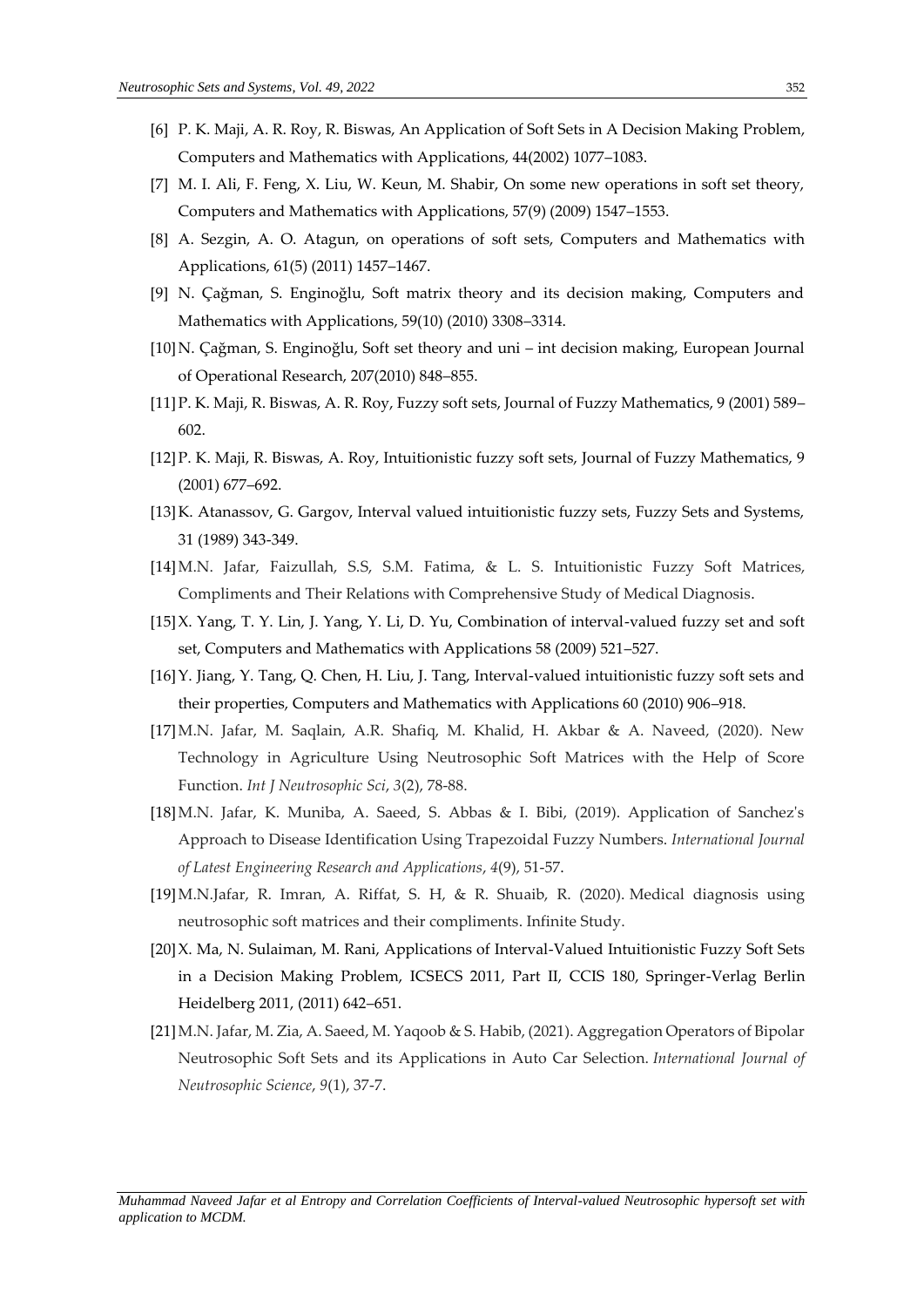- [22]M.Naveed, A. Farooq, K. Javed, & N. Nawaz, (2020). Similarity Measures of Tangent, Cotangent and Cosines in Neutrosophic Environment and their Application in Selection of Academic Programs. *International Journal of Computer Applications*, *975*, 8887.
- [23]F. Karaaslan, Possibility neutrosophic soft sets and PNS-decision making method, Applied Soft Computing Journal, 54 (2016) 403–414.
- [24]S. Broumi, Generalized Neutrosophic Soft Set. International Journal of Computer Science, Engineering and Information Technology, 3(2) (2013) 17–30.
- [25]I. Deli, Y. Şubaş. A ranking method of single valued neutrosophic numbers and its applications to multi-attribute decision making problems, Int. J. Mach. Learn. & Cyber, 8 (2017) 1309–1322.
- [26]H. Wang, F. Smarandache, Y. Zhang, Single valued neutrosophic sets, Int. J. Gen. Syst, 42 (2013) 386–394.
- [27]J. Ye, A multicriteria decision-making method using aggregation operators for simplified neutrosophic sets, Journal of Intelligent and Fuzzy Systems, 26 (2014) 2459–2466.
- [28]M.N. Jafar, M. Saqlain, A, Mansoob, & A. Riffat, (2020). The Best Way to Access Gas Stations using Fuzzy Logic Controller in a Neutrosophic Environment. *Scientific Inquiry and Review*, *4*(1), 30-45.
- [29]W. L. Hung, J. W. Wu, Correlation of intuitionistic fuzzy sets by centroid method, Information Sciences, 144 (2002) 219–225.
- [30]H. Bustince, P. Burillo, Correlation of interval-valued intuitionistic fuzzy sets, Fuzzy Sets and Systems, 74(2) (1995) 237-244.
- [31]M.N. Jafar,A. Hamza, & S. Farooq, A Best Technique of Weight Lose using Fuzzy Soft Systems. *International Journal of Computer Applications*, *975*, 8887.
- [32]D. H. Hong, A note on correlation of interval-valued intuitionistic fuzzy sets, Fuzzy Sets and Systems, 95 (1998) 113–117.
- [33]H. B. Mitchell, A correlation coefficient for intuitionistic fuzzy sets, International Journal of Intelligent Systems, 19 (2004) 483–490.
- [34]H. Garg, R. Arora, TOPSIS method based on correlation coefficient for solving decisionmaking problems with intuitionistic fuzzy soft set information, AIMS Mathematics, 5(4) (2020) 2944–2966.
- [35]H. L. Huang, Y. Guo, An Improved Correlation Coefficient of Intuitionistic Fuzzy Sets, J. Intell. Syst, 28(2) (2019) 231–243.
- [36]S. Singh, S. Sharma, S. Lalotra, Generalized Correlation Coefficients of Intuitionistic Fuzzy Sets with Application to MAGDM and Clustering Analysis, Int. J. Fuzzy Syst, (2020), [https://doi.org/10.1007/s40815-020-00866-1.](https://doi.org/10.1007/s40815-020-00866-1)
- [37]M. Naveed, M. Riaz, H. Sultan, & N. Ahmed, Interval Valued Fuzzy Soft Sets and Algorithm of IVFSS Applied to the Risk Analysis of Prostate Cancer. *International Journal of Computer Applications*, *975*, 8887.

*Muhammad Naveed Jafar et al Entropy and Correlation Coefficients of Interval-valued Neutrosophic hypersoft set with application to MCDM.*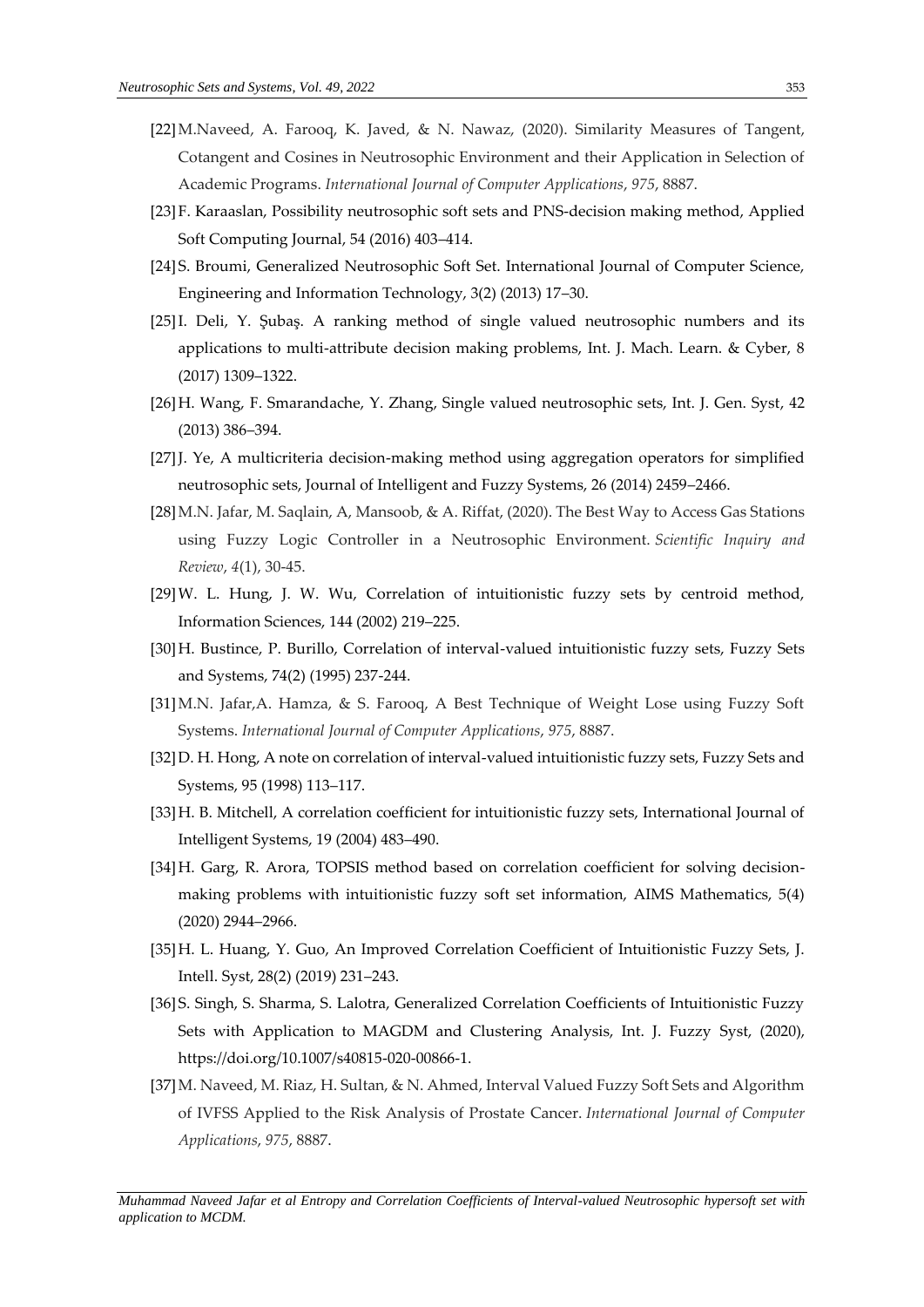- [38]F. Smarandache, Extension of Soft Set to Hypersoft Set, and then to Plithogenic Hypersoft Set, Neutrosophic Sets and Systems, 22 (2018) 168-170.
- [39]M.N.Jafar, M.Saeed, Aggregate Operators on Fuzzy Hypersoft Set, Turkish Journal of Systems, 11 (1) (2020) 1-17.
- [40]M. Saqlain, S. Moin, M. N. Jafar, M. Saeed, F. Smarandache, Aggregate Operators of Neutrosophic Hypersoft Set, Neutrosophic Sets and Systems, 32(1) (2020) 294-306.
- [41]M. Abbas, G. Murtaza, F. Smarandache, Basic operations on hypersoft sets and hypersoft point, Neutrosophic Sets and Systems, 35 (2020) 407-421.
- [42]M. Saqlain, X. L. Xin, Interval Valued, m-Polar and m-Polar Interval Valued Neutrosophic Hypersoft Sets, Neutrosophic Sets and Systems, 36 (2020) 389-399.
- [43]M. Abdel-Basset, W. Ding, R. Mohamed, N. Metawa, An integrated plithogenic MCDM approach for financial performance evaluation of manufacturing industries, Risk Manag, 22(2020) 192–218.
- [44]M. Abdel-Basset, R. Mohamed, A. E. N. H. Zaied, F. Smarandache, A Hybrid Plithogenic Decision-Making Approach with Quality Function Deployment for Selecting Supply Chain Sustainability Metrics. Symmetry, 11(7) (2019) 903.
- [45]M.N. Jafar, M. Saeed, M. Haseeb, & A. Habib, A. Matrix Theory for Intuitionistic Fuzzy Hypersoft Sets and its application in Multi-Attributive Decision-Making Problems. *Theory and Application of Hypersoft Set*, 65.
- [46]M. Abdel-Basset, M. Saleh, A. Gamal, F. Smarandache, An approach of TOPSIS technique for developing supplier selection with group decision making under type-2 neutrosophic number, Applied Soft Computing, 77 (2019) 438-452.
- [47]M. Abdel-Baset, C. Victor, G. Abduallah, F. Smarandache, An integrated neutrosophic ANP and VIKOR method for achieving sustainable supplier selection: A case study in importing field, Computers in Industry, 106 (2019) 94-110.
- [48]M. Abdel-Baset, C. Victor, G. Abduallah, Evaluation of the green supply chain management practices: A novel neutrosophic approach, Computers in Industry, 108 (2019) 210-220.
- [49]M. Abdel-Basset, G. Abduallah, M. Gunasekaran, H. V. Long, A novel group decision making model based on neutrosophic sets for heart disease diagnosis, Multimedia Tools and Applications, (2019) 1-26.
- [50]M. Saqlain, S. Moin, M. N. Jafar, M. Saeed, and F. Smarandache, Aggregate Operators of Neutrosophic Hypersoft Set, Neutrosophic Sets and Systems, 32, (2020) 294–306,
- [51]Saqlain M, Sana M, Jafar N, Saeed. M, Said. B, Single and Multi-valued Neutrosophic Hypersoft set and Tangent Similarity Measure of Single valued Neutrosophic Hypersoft Sets, Neutrosophic Sets and Systems (NSS), 32 (2020) 317-329.
- [52]Saqlain M, Xin L X., Interval Valued, m-Polar and m-Polar Interval Valued Neutrosophic Hypersoft Sets, Neutrosophic Sets and Systems (NSS), 36 (2020) 389-399.

*Muhammad Naveed Jafar et al Entropy and Correlation Coefficients of Interval-valued Neutrosophic hypersoft set with application to MCDM.*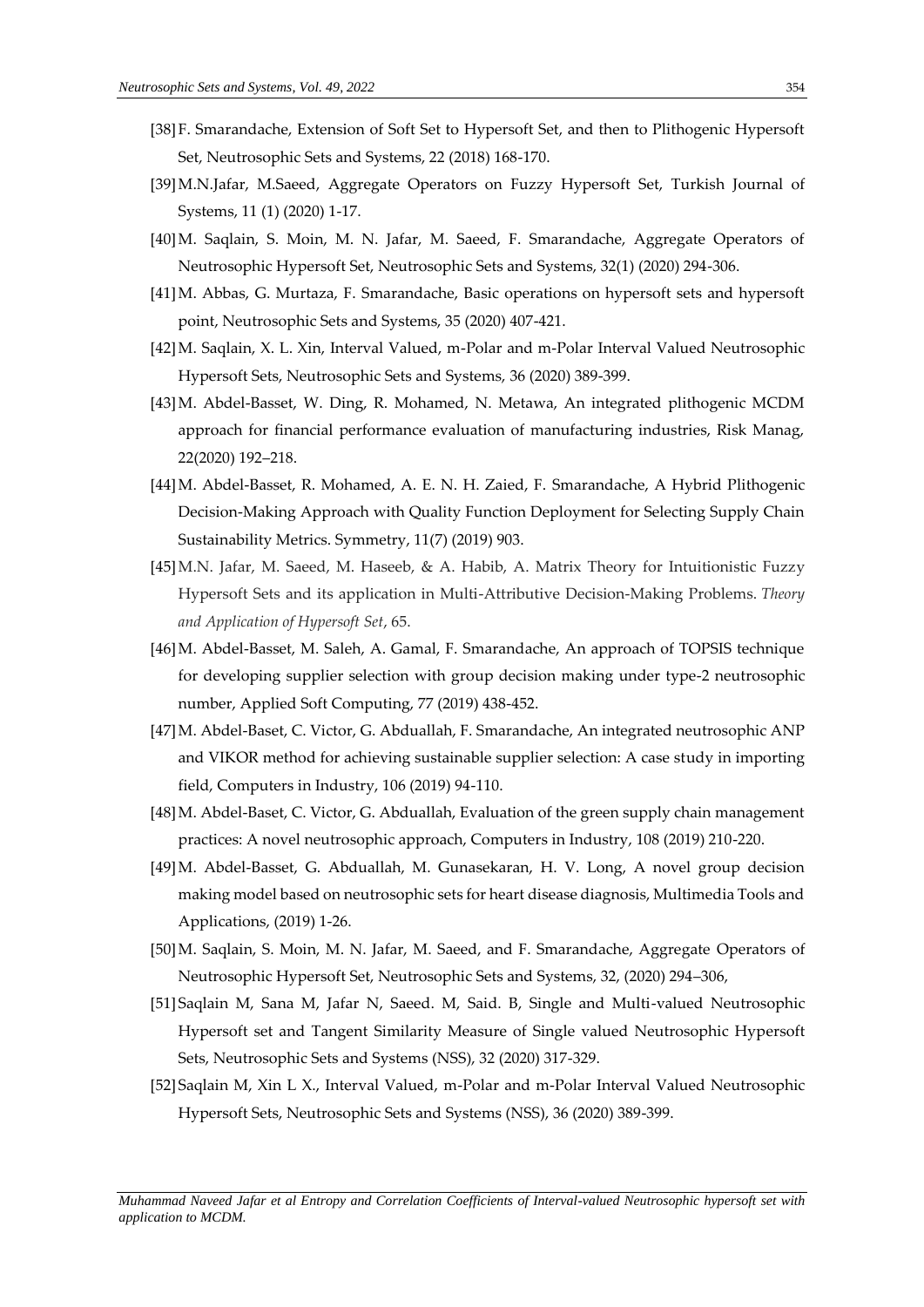- [53]Saqlain M, Saeed M, Ahmad M. R, Smarandache F, Generalization of TOPSIS for Neutrosophic Hypersoft set using Accuracy Function and its Application, Neutrosophic Sets and Systems (NSS), 27 (2019) 131-137.
- [54]M. Saqlain, M. Riaz, M. A. Saleem and M. -S. Yang, Distance and Similarity Measures for Neutrosophic Hypersoft Set (NHSS) with Construction of NHSS-TOPSIS and Applications, IEEE Access, 9, (2021) 30803-30816. doi: 10.1109/ACCESS.2021.3059712
- [55]Farooq U. M, Saqlain M, Zaka-ur-Rehman, The selection of LASER as Surgical Instrument in Medical using Neutrosophic Soft Set with Generalized Fuzzy TOPSIS, WSM and WPM along with MATLAB Coding, Neutrosophic Sets and Systems (NSS), 40 (2021). 29-44.
- [56]Farooq U. M, Saqlain, M., and Rehman, Z. U. (2021). The Application of the Score Function of Neutrosophic Hypersoft Set in the Selection of SiC as Gate Dielectric For MOSFET. In F. Smarandache, M. Saeed, M. Abdel-Baset and M. Saqlain (Eds) Theory and Application of Hypersoft Set (pp. 138-154). Belgium, Brussels: Pons Publishing House. ISBN 978-1-59973- 699-0.
- [57]M.N.Jafar, M.Saeed Matrix Theory for Neutrosophic Hypersoft Set and Applications in Multiattributive Multicriteria Decision-Making Problems.Journal of Mathematics Vol.2021 ID 6666408, 15 pages https://doi.org/10.1155/2021/6666408.
- [58]S. Alkhazaleh, N-valued refined neutrosophic soft set theory, Journal of Intelligent and Fuzzy Systems, 32(6) (2016) 4311–4318.
- [59]S. Broumi, I. Deli, and F. Smarandache, N-valued interval neutrosophic sets and their application in medical diagnosis, Critical Review, 10 (2015) 45–69.
- [60]H. Wang, F. Smarandache, Y. Zhang, and R. Sunderraman, Interval neutrosophic sets and logic: Theory and applications in computing, Soft Computing, (2005).
- [61]M. N. Jafar, M. Saeed, M. Saqlain and M. -S. Yang, "Trigonometric Similarity Measures for Neutrosophic Hypersoft Sets with Application to Renewable Energy Source Selection," in *IEEE Access*, doi: 10.1109/ACCESS.2021.3112721.
- [62]M. N. Jafar, M. Saeed, K. Muniba, F. S. Alamri and H. A. E. -W. Khalifa, "Distance and Similarity Measures using Max-Min Operators of Neutrosophic Hypersoft Sets with Application in Site Selection for Solid Waste Management Systems," in IEEE Access, doi: 10.1109/ACCESS.2022.3144306.
- [63]M.A. Muslim, B. Prasetiyo, & Alamsyah, (2016). Implementation Twofish Algorithm for Data Security in A Communication Network using Library Chilkat Encryption Activex. *Journal of Theoretical and Applied Information Technology*, *84*(3), 370-375.
- [64]B. Prasetiyo, B., M.A.Muslim, & N. Baroroh, (2021, June). Evaluation performance recall and F2 score of credit card fraud detection unbalanced dataset using SMOTE oversampling technique. In *Journal of Physics: Conference Series* (Vol. 1918, No. 4, p. 042002). IOP Publishing.